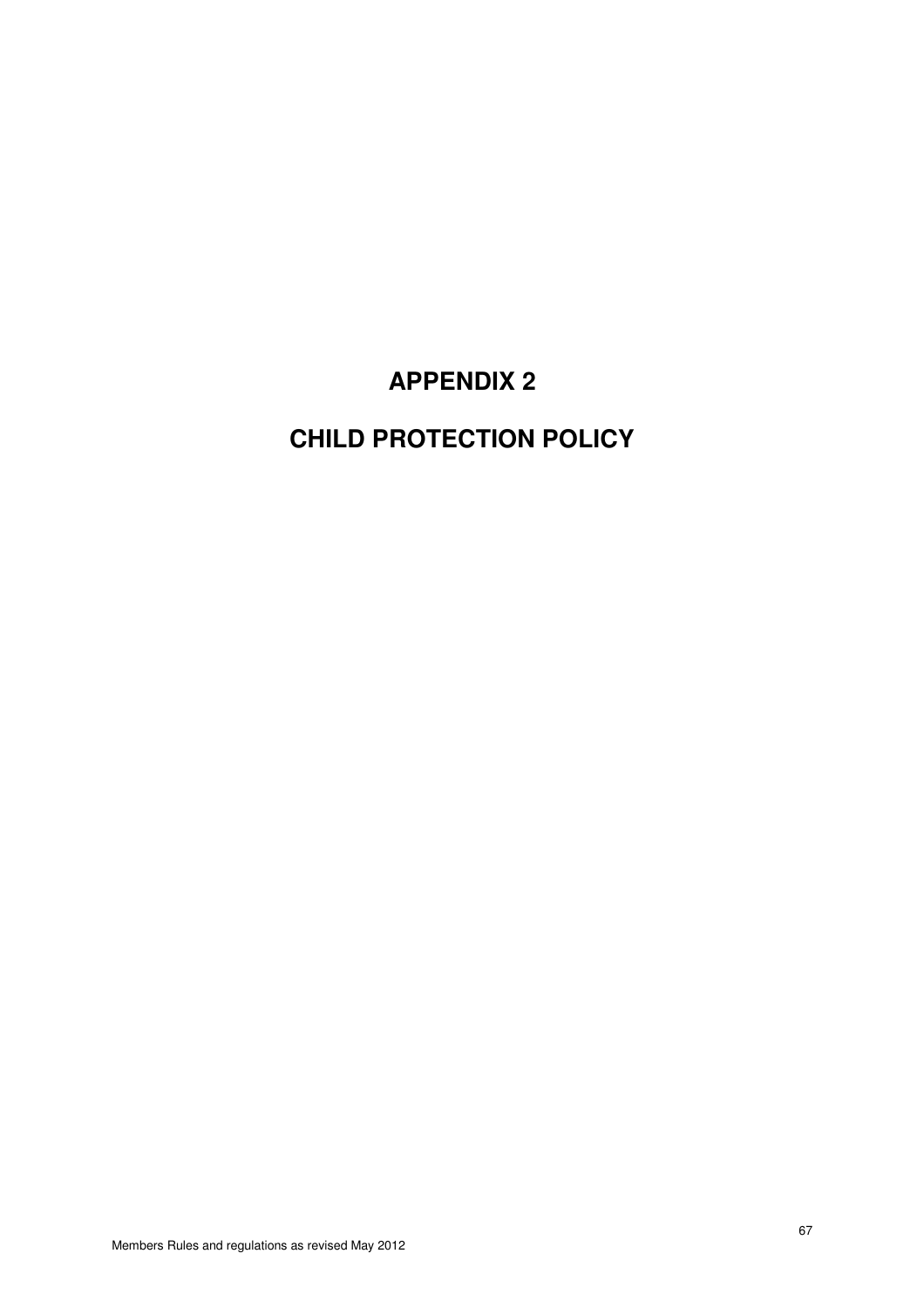## **INTRODUCTION**

## **World Snooker Child Protection Policy (the "Policy")**

Every child or young person who plays or participates in snooker should be able to take part in an enjoyable and safe environment and be protected from abuse. This is the responsibility of every adult involved in snooker.

The World Professional Billiards and Snooker Association ("World Snooker") recognises its responsibility to safeguard the welfare of all children and young people by protecting them from physical, sexual or emotional harm and from neglect or bullying. World Snooker is determined to meet this obligation through adherence to the Child Protection guidelines contained in this Policy.

This Policy shall apply to all snooker coaches officially recognised by World Snooker and any employee, referee, contractor or volunteer of World Snooker involved in providing snooker opportunities for children and young people whether in a paid or voluntary capacity ("Personnel").

Clear practices and procedures, in addition to the proposed training programmes for World Snooker's recognised official snooker coaches, will help ensure that all Personnel know exactly what is expected of them in relation to the protection of children within snooker.

For the avoidance of doubt, a child is defined as a person under the age of 18 (The Children Act 1989).

# **Aims**

The aims of this Policy are:

- to develop a positive and pro-active position in order to best protect all children and young people who play snooker, enabling them to participate in an enjoyable and safe environment;
- to deliver quality assured child protection training for all Personnel, in conjunction with, and supported by, the NSPCC;
- to demonstrate best practice in the area of child protection; and
- to promote ethics and high standards throughout snooker.

#### **Principles**

The key principles underpinning this policy are:

- the child's welfare is, and must always be, the paramount consideration;
- all children and young people have a right to be protected from abuse regardless of their age. gender, disability, culture, language, racial origin, religious beliefs or sexual identity;
- all suspicions and allegations of abuse will be taken seriously and responded to swiftly and appropriately;
- all children and young people have a right to play the game of snooker in an enjoyable and safe climate;
- all children and young people have a right to the appropriate management, support, personal and social development with regard to their involvement in the game of snooker;
- it is the responsibility of the child protection experts and agencies to determine whether or not abuse has taken place but it is everyone's responsibility to report any concerns; and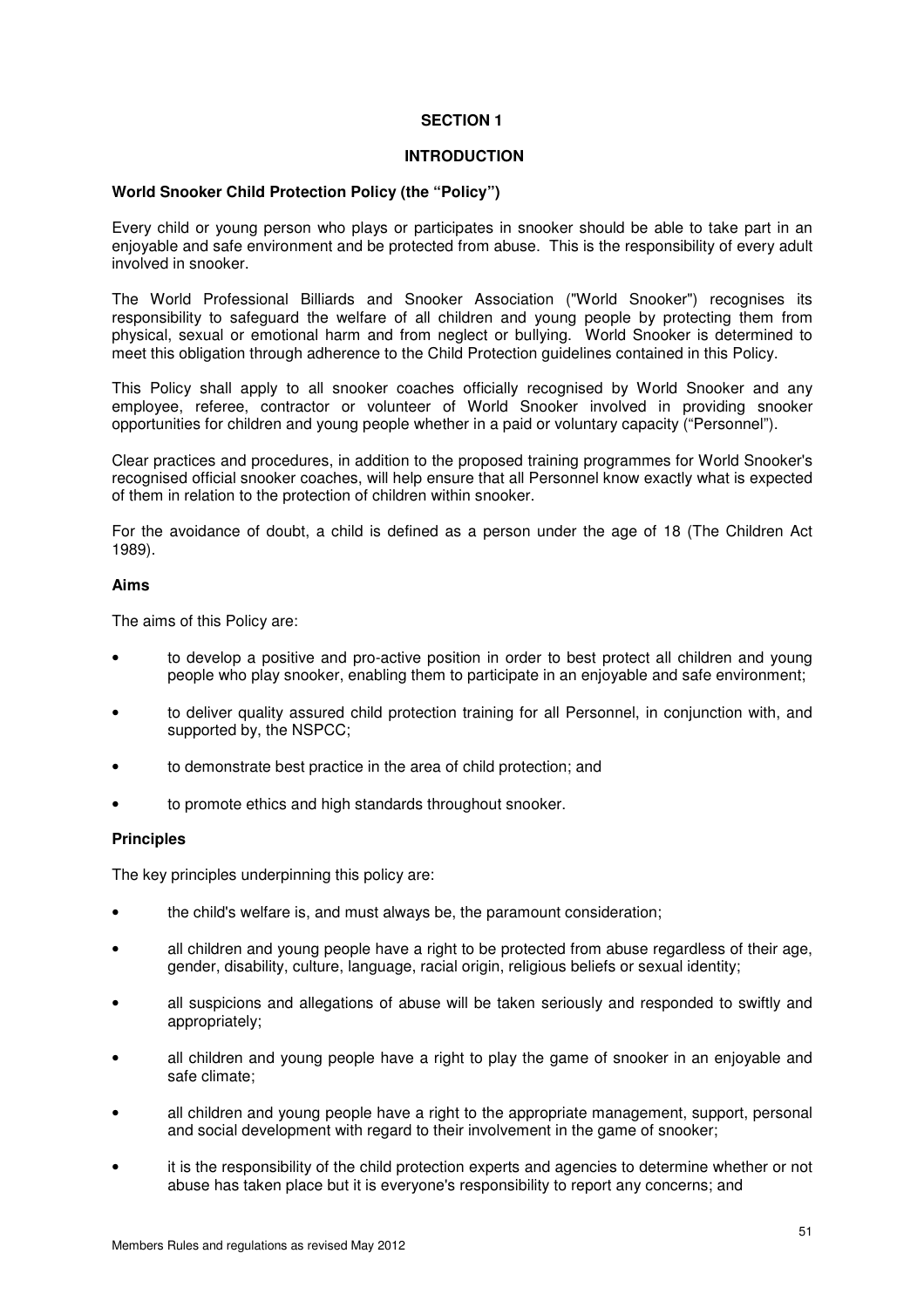• confidentiality should be upheld in line with the Data Protection Act 1998 and the Human Rights Act 2000.

Working in partnership with children and young people and their parents/carers is essential for the protection of children and young people. World Snooker recognises that the Social Services Departments have a statutory responsibility to ensure the welfare of children and young people and is committed to working together with Social Services Departments and local Area Child Protection Committees (ACPC) in accordance with their procedures.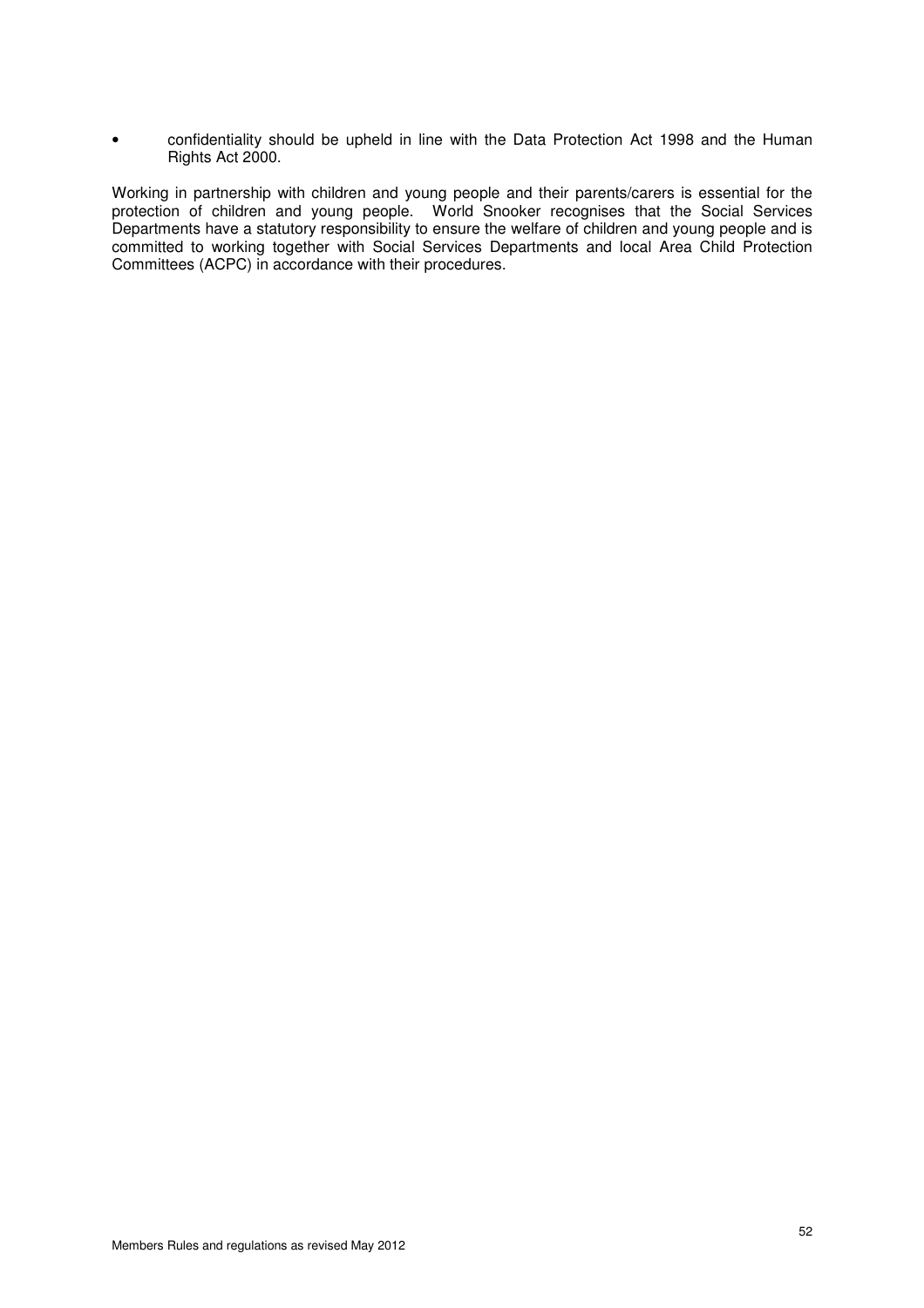## **RECRUITMENT, EMPLOYMENT AND DEVELOPMENT OF PERSONNEL**

#### **Introduction**

World Snooker recognises that anyone may have the potential to abuse children and therefore all reasonable steps must be taken to ensure unsuitable people are prevented from working with them.

It is essential that the same procedures are used consistently for all posts whether Personnel are paid voluntary, full-time or part-time, as under the Protection of Children Act 1999, all individuals working on behalf of, or otherwise representing, an organisation are treated as employees whether working in a paid or voluntary capacity.

## **Pre-selection**

The following pre-selection checks shall be carried out:

- **All Personnel must complete an application form (a sample of which is set out at Appendix 2E).**
- **All Personnel with access to children must complete a declaration form (a sample of which is set out at Appendix 2D) and shall be required to undergo a criminal records check with the Criminal Records Bureau (CRB). Criminal records checks and declaration forms must be completed once every three years.**
- **All Personnel must provide two confidential references, including one regarding previous work with children. These references must be taken up and confirmed through telephone contact.**
- **All Personnel must provide evidence of identity (passport or driving licence with photo).**

The successful applicant will only be allowed to take up his/her duties or gain official recognition from World Snooker once their criminal records check has been cleared by the World Snooker Child Protection Officer and two satisfactory references have been obtained.

#### **Interview and Induction**

All Personnel will be required to undergo an interview carried out to acceptable protocol and recommendations.

All Personnel should receive formal or informal induction, during which:

- **checks should be made that the application form has been completed in full (including sections on criminal records and self-disclosures);**
- **their qualifications should be substantiated;**
- **the job requirements and responsibilities should be clarified;**
- **they should sign up to the organisation's Code of Ethics and Conduct set out at Appendix 2A; and**
- **child protection procedures are explained and training needs are identified.**

#### **Training**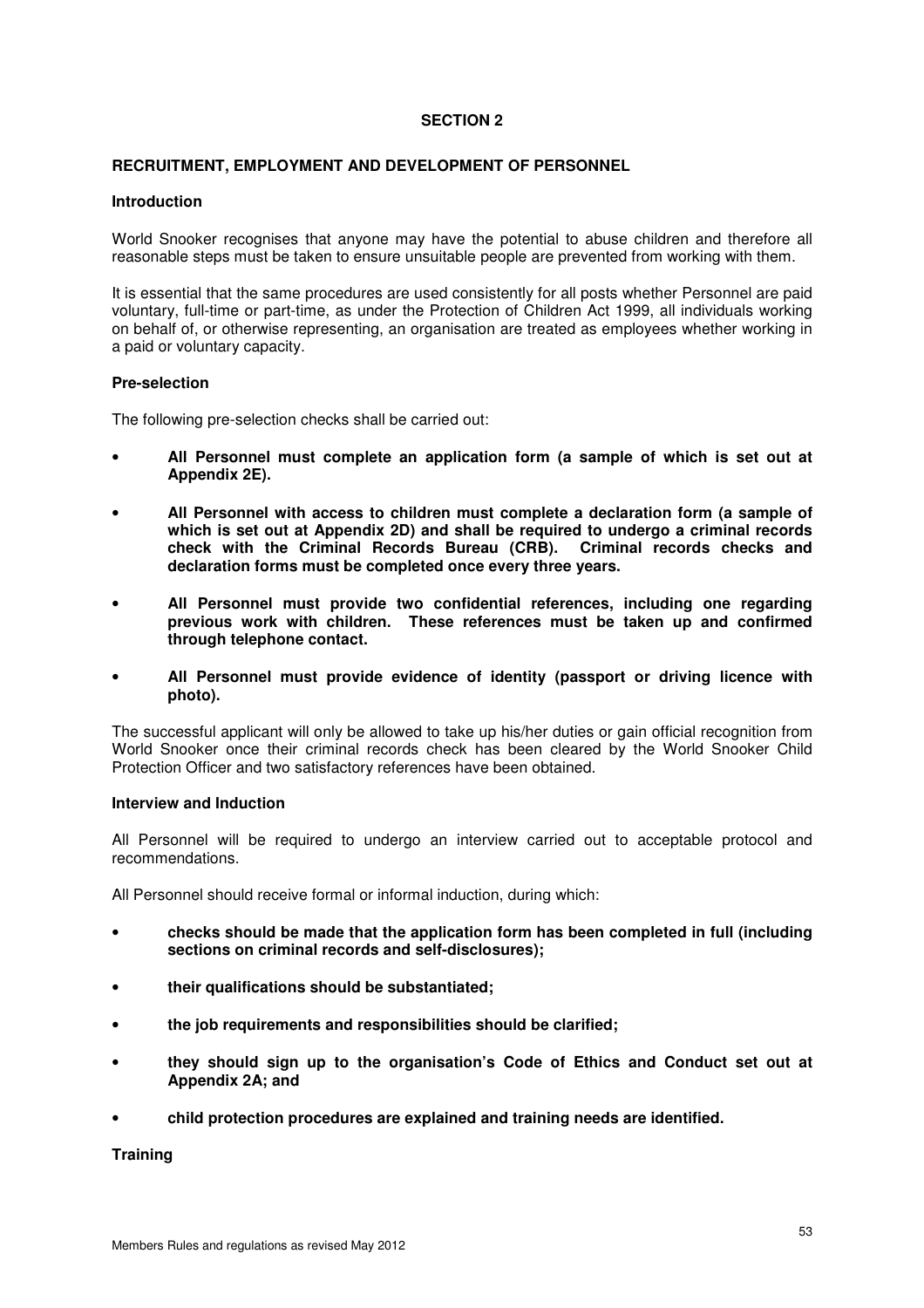In addition to pre-selection checks, the safeguarding process includes training after recruitment to help Personnel to:

- **analyse their own practice against established good practice, and to ensure their practice is likely to protect them from false allegations;**
- **recognise their responsibilities and report any concerns about suspected poor practice or possible abuse;**
- **respond to concerns expressed by a child or young person; and**
- **work safely effectively with children.**

**World Snooker requires**:

- **all recognised official coaches to attend a recognised 3-hour good practice and child protection awareness training workshop, to ensure their practice is exemplary and to facilitate the development of a positive culture towards good practice and child protection;**
- **all non-coaching Personnel (e.g. referees, employee's, contractors and volunteers) to complete a recognised awareness training on child protection;**
- **all relevant Personnel to receive advisory information outlining good practice and informing them about what to do if they have concerns about the behaviour of an adult towards a young person;**
- **all relevant Personnel to gain a national first aid training (where necessary); and**
- **all relevant Personnel to attend update training when necessary. Information about meeting training needs can be obtained from Sports Coach UK, the NSPCC, and the Sport Council.**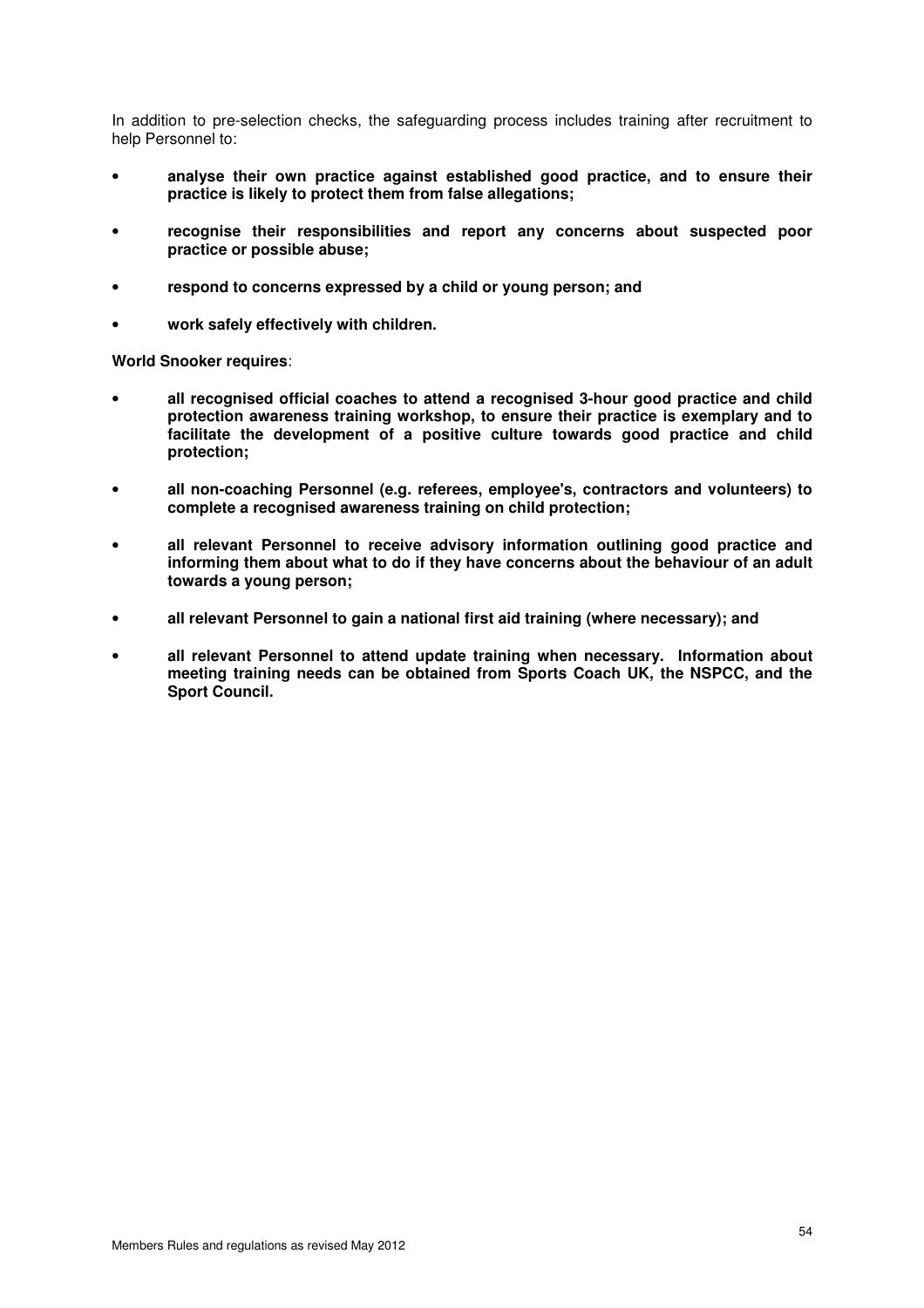### **PROMOTING GOOD PRACTICE**

Child abuse, particularly sexual abuse, can arouse strong emotions in those facing such a situation. It is important to understand these feelings and not allow them to interfere with your judgement about the appropriate action to take.

Abuse can occur within many situations including the home, school and the sporting environment. Some individuals will actively seek employment or voluntary work with young people in order to harm them. A coach, instructor, teacher, official or volunteer will have regular contact with young people and be an important link in identifying cases where they need protection. All suspicious cases of poor practice should be reported following the guidelines in this Policy.

#### **Good practice guidelines**

All Personnel are encouraged to demonstrate exemplary behaviour in order to protect themselves from false allegations. Common sense examples of how to create a positive culture and climate are as follows:

- **always work in an open environment avoiding private or unobserved situations and encouraging open communication;**
- treat all young people/disabled adults equally with respect and dignity;
- always put the welfare of each young person first;
- maintain a safe and appropriate distance with players (eg it is not appropriate for Personnel to have an intimate relationship with a child or to share a room with them);
- build balanced relationships based on mutual trust and empowering children to share in decision making;
- make sport fun, enjoyable and promoting fair play;
- ensure that if any form of manual/physical support is required, it should be provided openly;
- keep up to date with technical skills, qualifications and insurance;
- involve parents/carers wherever possible;
- ensure that if mixed teams are taken away for the day or night, they should always be accompanied by a male and female member of staff. However, remember that same gender abuse can also occur;
- ensure that at tournaments or residential events, adults should not enter children's rooms or invite children into their rooms;
- be an excellent role model this includes not smoking or drinking alcohol in the company of young people;
- give enthusiastic and constructive feedback rather than negative criticism;
- recognise the development needs and capacity of young people and disabled adults  $$ avoiding excessive training or competition and not pushing them against their will;
- secure parental consent in writing to act in loco parentis, if the need arises to administer emergency first aid and/or other medical treatment;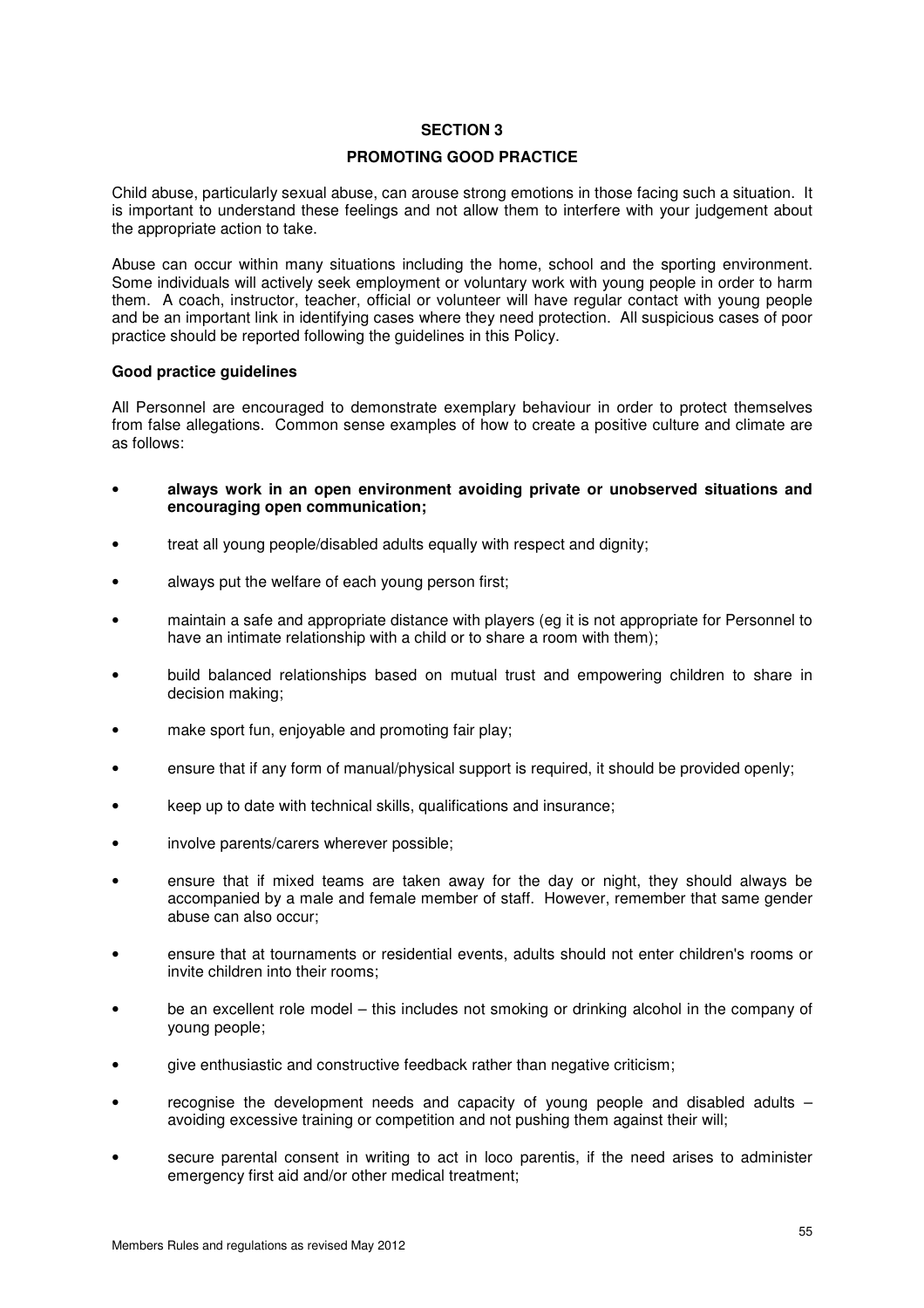- keep a written record of any injury that occurs, along with the details of any treatment given; and
- request written parental consent if you are required to transport young people in your car.

## **Practices to be avoided**

The following should be **avoided** except in emergencies. If a case arises where these situations are unavoidable (eg the child sustains an injury and needs to go to hospital, or a parent fails to arrive to pick a child up at the end of a session), it should be with the full knowledge and consent of the child's parents.

## **Otherwise, avoid:**

- spending excessive amounts of time alone with children away from others; or
- taking or dropping off a child to an event.

## **Practices never to be sanctioned**

**The following should never be sanctioned.** You should never:

- engage in rough physical or sexually provocative games, including horseplay;
- share a room with a child;
- allow or engage in any form of inappropriate touching;
- allow children to use inappropriate language unchallenged;
- make sexually suggestive comments to a child, even in fun;
- reduce a child to tears as a form of control;
- allow allegations made by a child to go unchallenged, unrecorded or not acted upon;
- do things of a personal nature for children or disabled adults that they can do for themselves; or
- invite or allow children to stay with them at their home unsupervised.

**NB** It may sometimes be necessary for Personnel to do things of a personal nature for children, particularly if they are young or disabled. These tasks should only be carried out with the full understanding and consent of parents and the children or young person involved.

#### **Incidents that must be reported/recorded**

## **The following should be reported immediately to the World Snooker Child Protection Officer with a record of the incident:**

- if you or any other person accidentally hurts a child;
- if a child seems distressed in any manner;
- if a child appears to be sexually aroused by your actions; or
- if a child or young person misunderstands or misinterprets something you have done.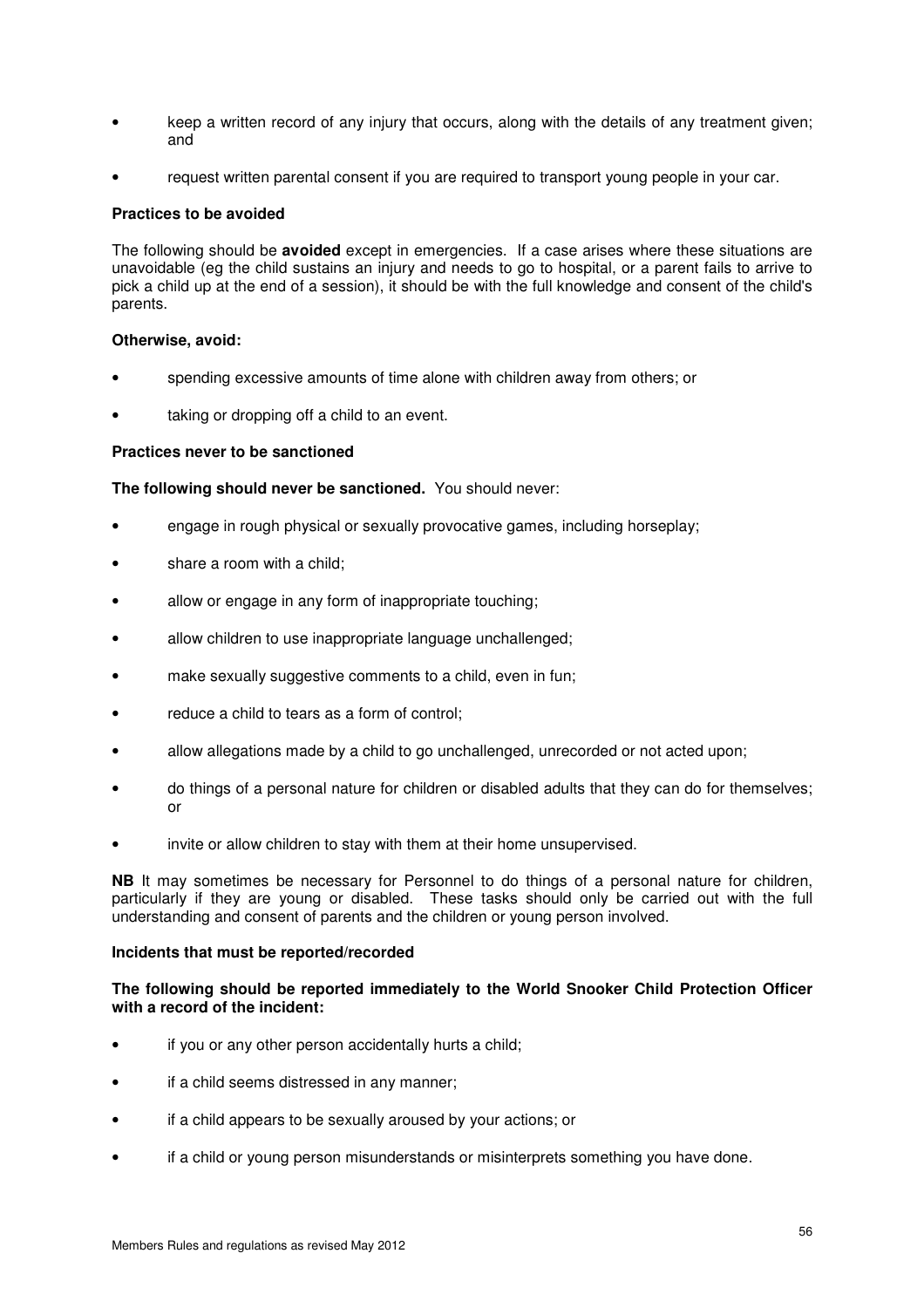The parents of the child should also be informed.

## **Use of photographic/filming equipment at sporting events**

There is evidence that some people have used sporting events as an opportunity to take inappropriate photographs or film footage of young and disabled sportspeople in vulnerable positions. All Personnel should be vigilant and any concerns should to be reported to the World Snooker Child Protection Officer.

Video as a coaching aid: there is no intention to prevent official coaches using video equipment as a legitimate coaching aid. However, performers and their parents/carers should be made aware that this is part of the coaching programme and such films should be stored safely.

Please see guidance provided under Appendices B and C.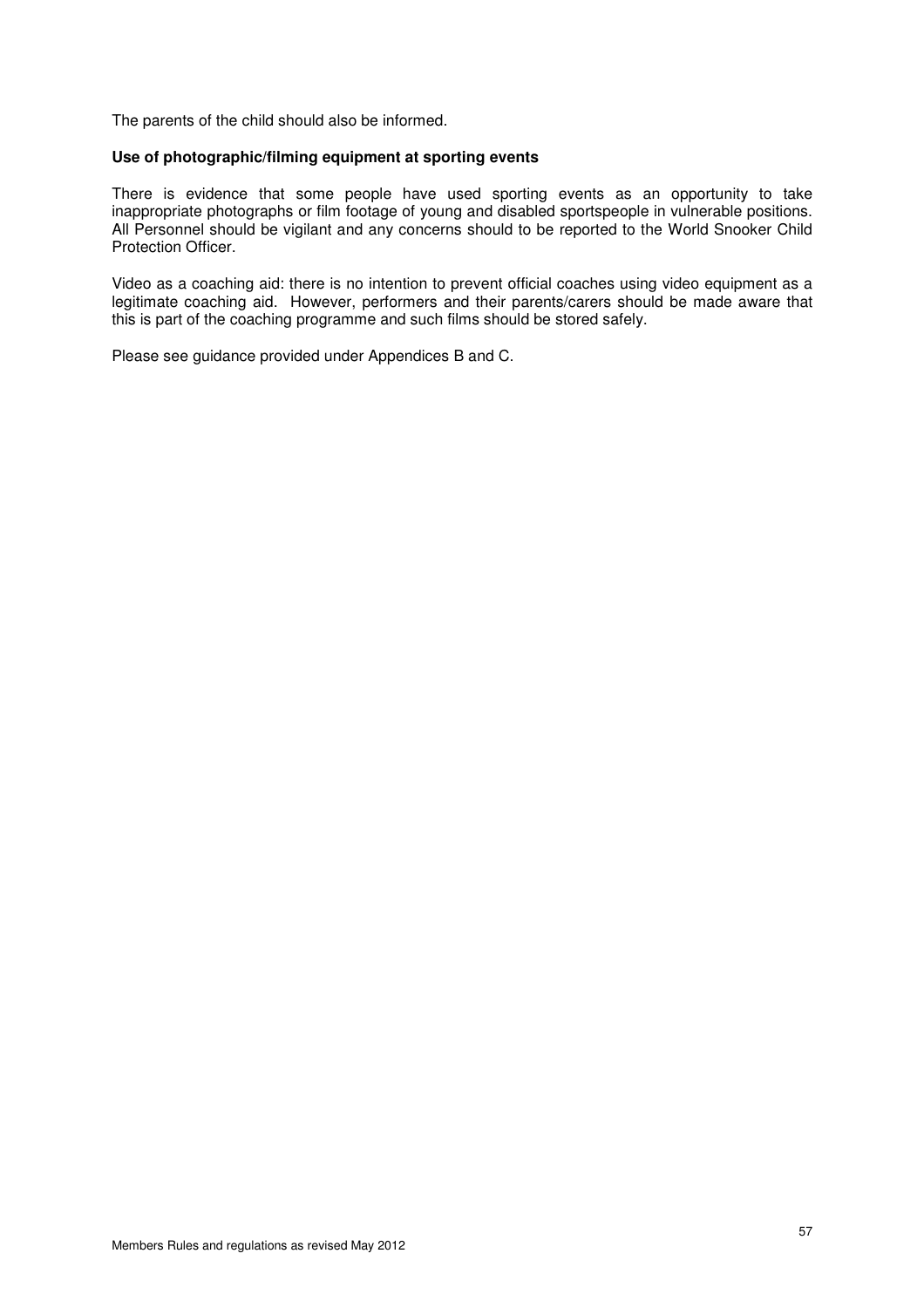## **RECOGNITION OF POOR PRACTICE AND ABUSE**

#### **Introduction**

Child abuse can and does occur outside the family setting. Even for those experienced in working with child abuse, it is not always easy to recognise a situation where abuse may occur or has already taken place. World Snooker acknowledges that its Personnel, whether in a paid or voluntary capacity, are not experts at such recognition. However, all Personnel have a responsibility to act if they have any concerns about the behaviour of someone (an adult or another young person) towards a young person and to follow the procedures in this Policy.

#### **Poor practice**

Allegations may relate to poor practice where an adult's or another young person's behaviour is inappropriate and may be causing concern to a young person. In the application of this Policy, poor practice includes any behaviour of a child protection nature which contravenes the World Snooker Code of Ethics and Conduct (**Appendix 2A),** infringes an individuals' rights and/or is a failure to fulfil the highest standards of care. Poor practice is unacceptable in snooker and will be treated seriously and appropriate actions taken.

#### **Abuse**

Child abuse is a term used to describe ways in which children or young people are harmed, usually by adults and increasingly by peers. Often these are people they know and trust. It refers to the damage done to a child's or young person's physical, mental or emotional health. Children or young people can be abused within or outside their family, at school and within the snooker environment. Abusive situations arise when adults or peers misuse their power over children or young people.

There are five main forms of abuse:

**Physical Abuse** includes situations where adults:

- physically hurt or injure children or young people (eg. by hitting, shaking, squeezing, biting or burning);
- give children or young people alcohol, cigarettes, inappropriate drugs or poison;
- attempt to suffocate or drown children or young people; or
- use excessive and inappropriate training methods.

**Neglect** includes situations in which:

- a child's or young person's basic physical needs (eg. for food, warm clothing) are not met; or
- children or young people are consistently left alone and unsupervised.

In the snooker environment, neglect might occur if a coach or volunteer fails to ensure children or young people are safe e.g. by leaving them alone and unsupervised in a snooker hall.

**Sexual abuse** includes situations in which adults/peers use children or young people to meet their own sexual needs through:

- full sexual intercourse, masturbation, oral sex, fondling or anal intercourse; or
- showing them pornographic books, photographs or videos or taking photographs for pornographic purposes.

In the snooker environment, sexual abuse might also occur when inappropriate physical contact takes place, etc. through inappropriate supporting, treatment or touching of children or young people.

**Emotional Abuse** includes situations in which: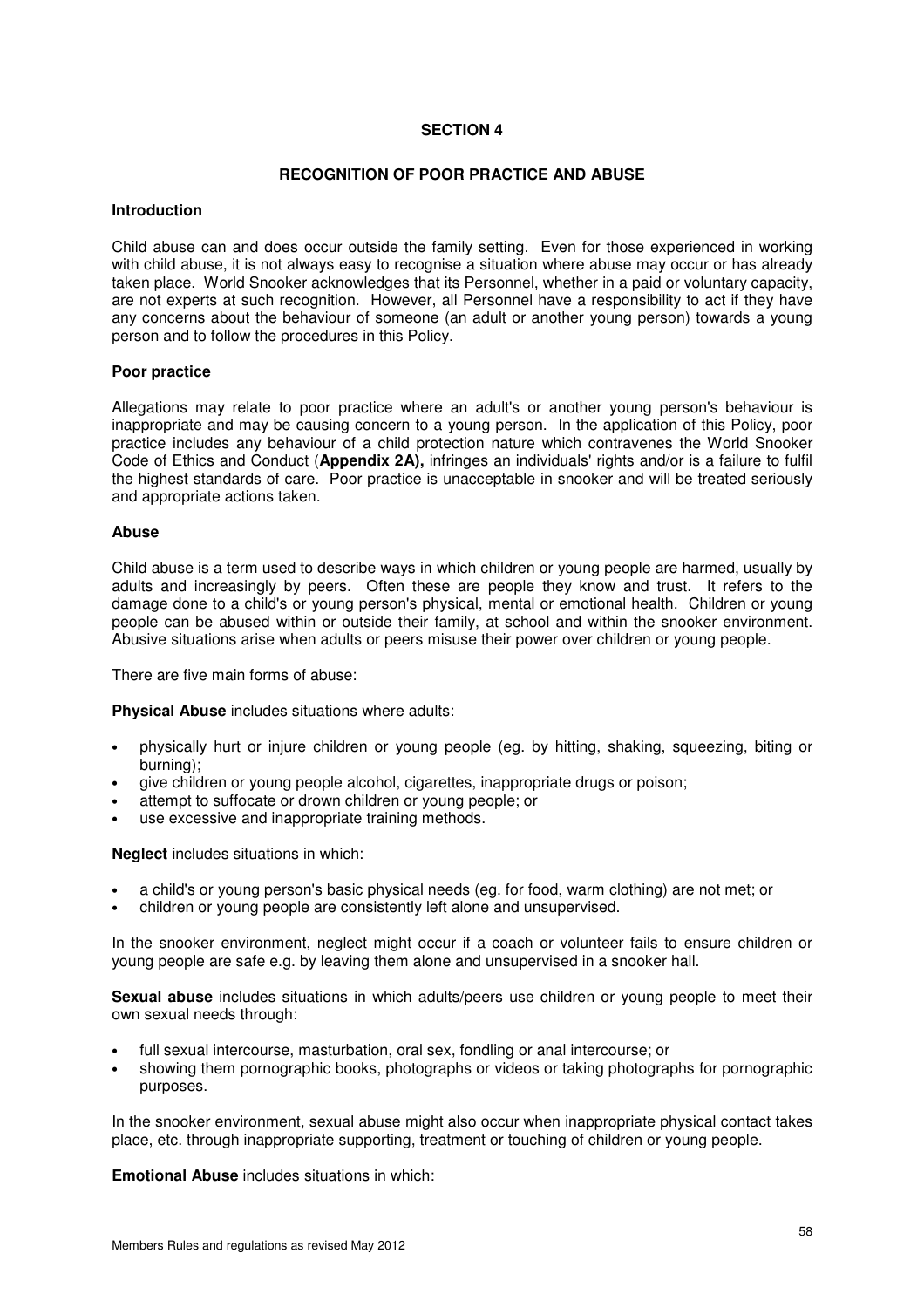- there is a persistent lack of love, affection or attention shown to a child or young person;
- children or young people are overprotected preventing them from socialising; or
- children or young people are frequently shouted at or taunted.

In the snooker environment, emotional abuse might also include situations where parents or coaches subject children or young people to constant criticism, bullying or unrealistic pressure to perform to high expectations or to attain standards they are clearly not able to reach.

**Bullying** is not always easy to define, can take many forms and is usually repeated over a period of time. The three main types are: **physical** (eg. hitting, kicking, theft), **verba**l (eg. racist or homophobic remarks, threats, name calling) and **emotional** (eg. isolating an individual from activities). They all will include:

- deliberate hostility and aggression towards a victim:
- a victim who is weaker and less powerful than the bully or bullies; or
- an outcome which is always painful and distressing for the victim.

Bullying behaviour may also include:

- other forms of violence;
- sarcasm, spreading rumours, persistent teasing;
- tormenting, ridiculing, humiliation;
- racial taunts, graffiti, gestures; or
- unwanted physical contact or abusive or offensive comments of a sexual nature.

Emotional and verbal bullying is likely to be more common in snooker than physical violence; it can also be difficult to cope with or prove.

All Personnel must comply with any anti-bullying policy introduced by World Snooker from time to time.

World Snooker is prepared to:

- take the problem seriously:
- investigate the incident:
- talk to bullies and victims, separately; and
- decide on appropriate action, such as:
	- obtain apology from bully/ies to victim;
	- inform parents of the bully/ies;
	- insist on the return of items 'borrowed' or stolen;
	- insist bullies compensate victim;
	- hold communal discussions about bullying;
	- provide support for victims;
	- encourage/support bully to change his/her behaviour;
	- impose sanctions against bully/ies eg. bullies will be excluded;
	- hold a follow up meeting with victim's family to report progress; and
	- keep a written record of incident and action taken.

Every effort must be made by Personnel to ensure bullying is eradicated within snooker. It is important as bullying can result in children becoming vulnerable and isolated. These particular children or young people could then become an easy target for adult abusers.

#### **Recognition of Abuse**

Even for those experienced in working with child abuse, it is not always easy to recognise a situation where abuse may be occurring or has already taken place. Whether in a paid or voluntary capacity, most people working with children or young people are not experts at such recognition. Any concern about the welfare of a child or young person should be reported as outlines in this manual.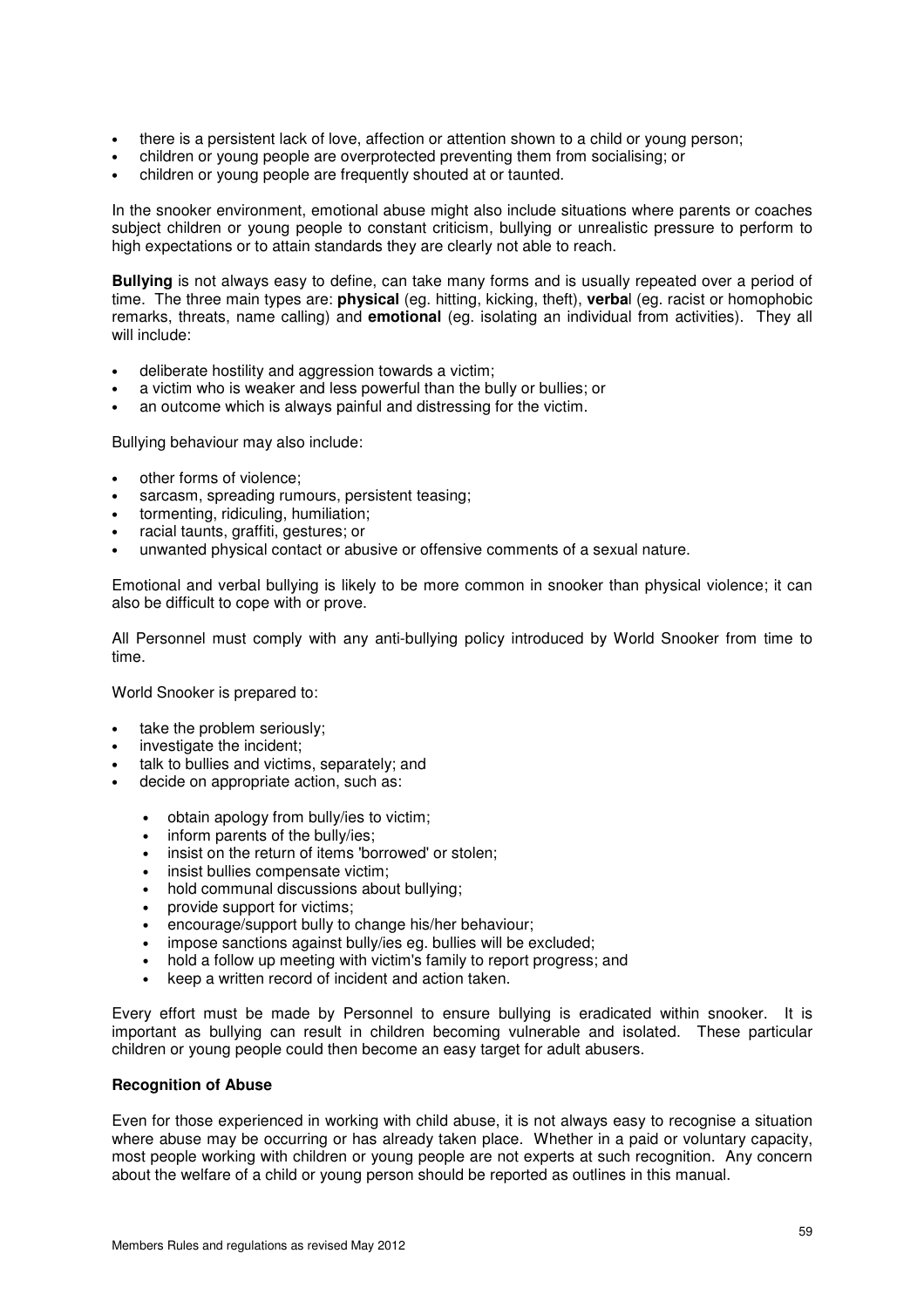Indications that a child or young person may be being abused include:

- unexplained or suspicious injuries such as bruising, cuts or burns, particularly if situated on a part of the body not normally prone to such injuries;
- any injury for which the explanation seems inconsistent;
- the child or young person describing what appears to be an abusive act involving him/her;
- someone else a child or adult, expressing concern about the welfare of another child or young person;
- unexplained changes in behaviour eg; becoming very quiet, withdrawn, or displaying sudden outbursts of temper;
- sexual awareness inappropriate for age;
- engaging in sexually explicit behaviour;
- being mistrustful of adults, particularly those with whom a close relationship would normally be expected;
- having difficulty in making friends:
- being prevented from socialising with other children or young people;
- variations in eating patterns including overeating or loss of appetite;
- loss of weight for no apparent reason; or
- becoming increasingly dirty or unkempt.

It must be recognised that the above list is not exhaustive and the presence of one or more of the indicators is not proof that abuse is actually taking place. All children or young people will suffer cuts, bruising and grazes from time to time, and their behaviour may sometimes give cause for concern. There may well be reasons for these factors other than abuse. If, however, you are concerned about the welfare of a child or young person **YOU MUST ACT**!

Do not assume that somebody else will.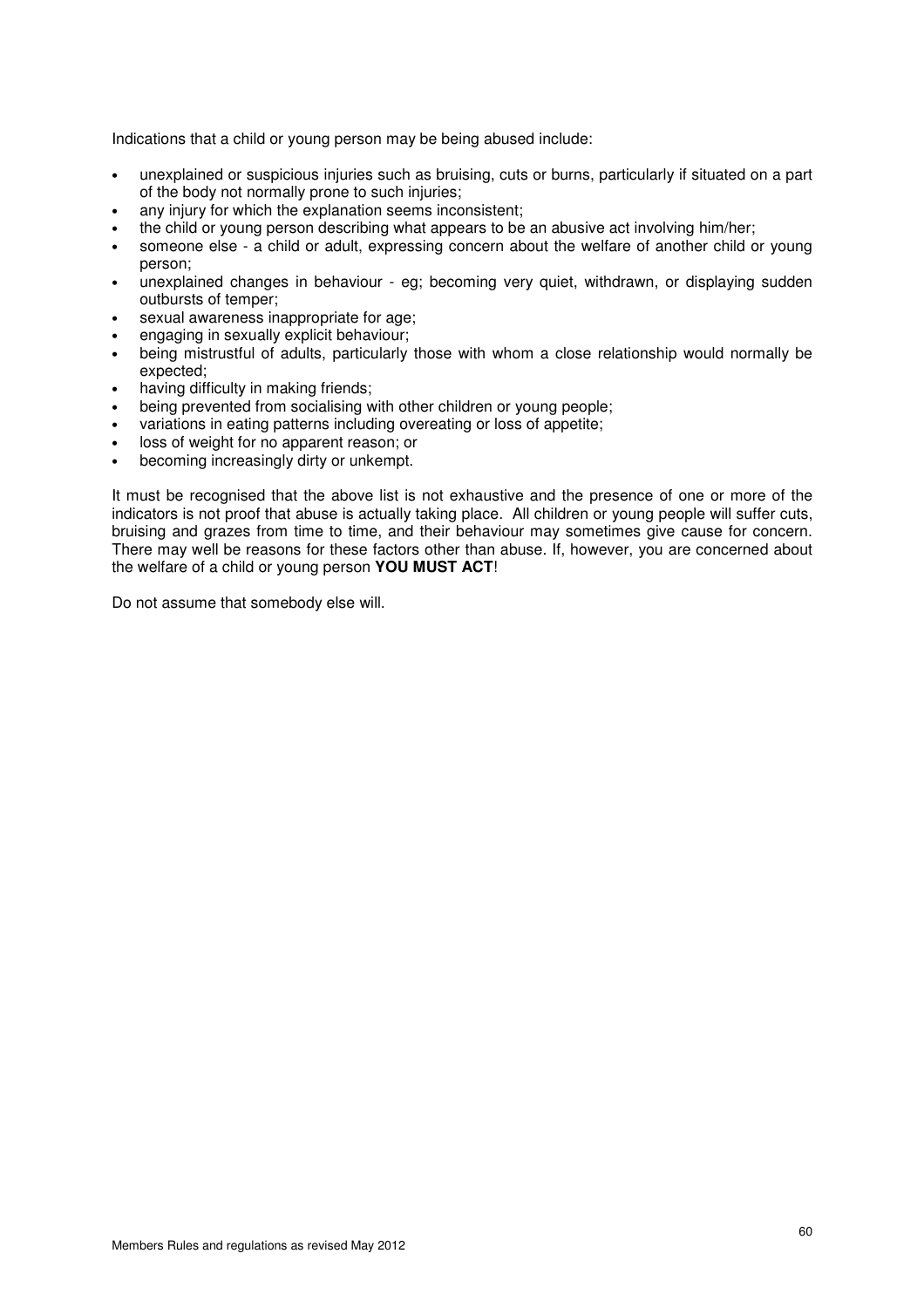#### **WORLD SNOOKER CHILD PROTECTION OFFICER**

The essence of an effective child protection procedure is that there is a clear reporting structure in place, so that concerns and suspicions about potential abuse can be communicated to the appropriate people.

World Snooker has appointed a Child Protection Officer (the "World Snooker Child Protection Officer") to whom concerns and suspicions should be reported in the first instance. The World Snooker Child Protection Officer has the responsibility of ensuring that concerns are properly dealt with and, where appropriate, passed to the relevant child protection agencies. World Snooker may appoint more than one World Snooker Child Protection Officer if they so wish to cater for particular age groups and genders.

The role of the World Snooker Child Protection Officer shall ensure that the World Snooker Child Protection Policy and implementation procedures work in practice.

The World Snooker Child Protection Officer acts as the first point of contact for anyone who has a concern about a child and about poor practice/possible abuse by adults working with children.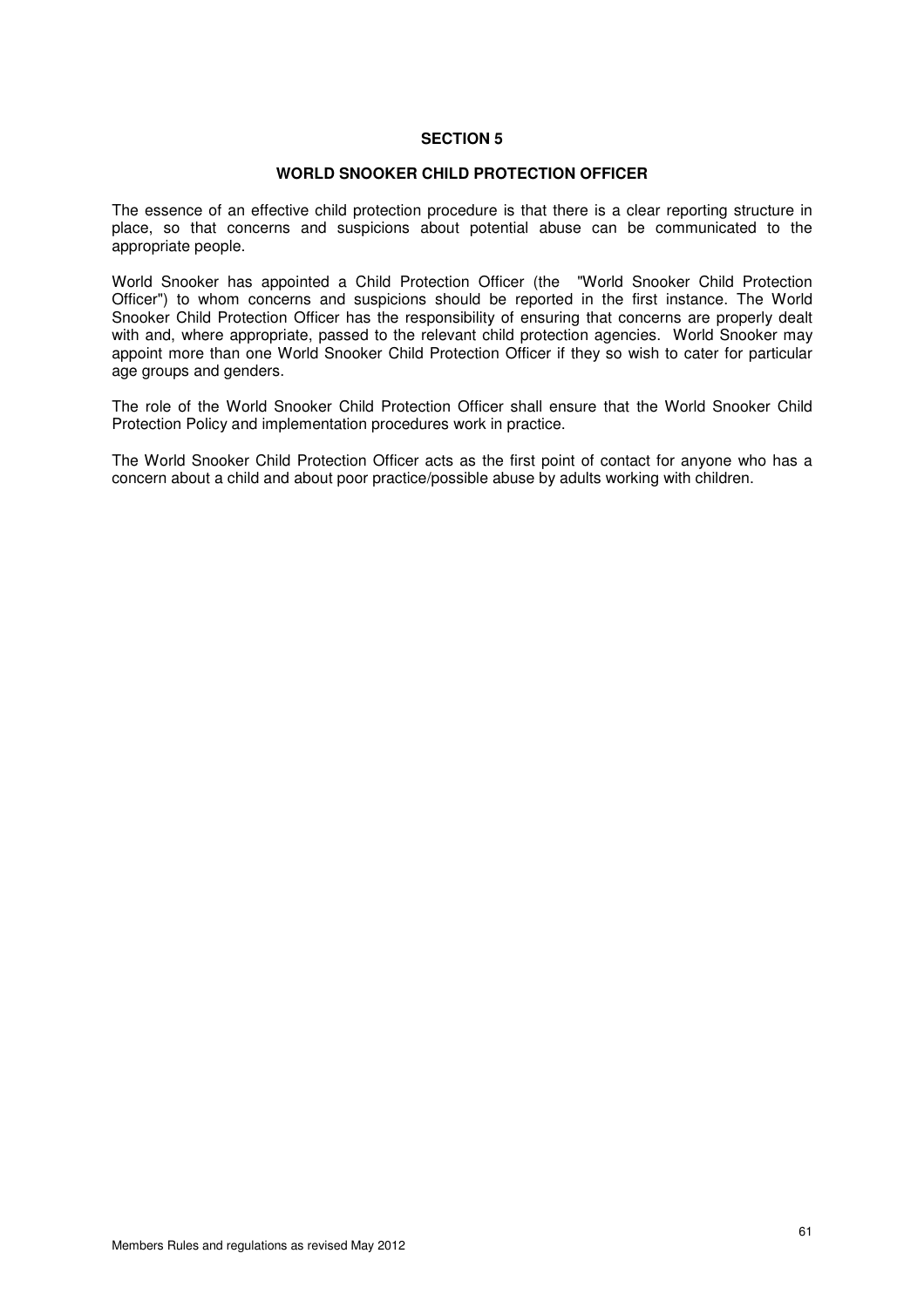# **RESPONDING TO DISCLOSURE, SUSPICIONS AND ALLEGATIONS**

## **How to respond to a disclosure from a young person**

If a young person informs you directly that he/she, or another young person, is concerned about someone's behaviour towards them (a 'disclosure'), the person receiving information should:

- react calmly so as not to frighten or deter the young person:
- tell the young person he/she is not to blame and that he/she was right to tell:
- take what the person says seriously, recognising the difficulties inherent in interpreting what is said by a young person who has a speech disability and/or differences in language;
- keep any questions to the absolute minimum to ensure a clear and accurate understanding of what has been said;
- reassure the young person but do not make promises of confidentiality which might not be feasible in the light of subsequent developments;
- seek advice immediately from the local Social Services or Police who will advise on the action to be taken, including advice on contacting parents. Expert advice can also be provided by the NSPCC Helpline on 0808 800 5000 or Childline on 0800 1111.

## **Actions to avoid**

The person receiving the disclosure should not:

- panic:
- allow their shock or distaste to show;
- do not ask questions other than to clarify that you have enough information to act;
- speculate or make assumptions;
- make negative comments about the alleged abuser;
- approach the alleged abuser;
- make promises or agree to keep secrets.

**NB**. It may not be that all children and young people are able to express themselves verbally. Communication difficulties may mean that it is hard for them to complain or be understood. Sometimes it is difficult to distinguish the signs of abuse from the symptoms of some disabilities or conditions, in relation to the nature of an individual's impairment. However, where there are concerns about the safety of a child or young person, record what has been observed in detail and follow the procedures to report these concerns, as detailed below.

#### **Action to take regarding allegations within snooker**

If a young person informs you directly that he/she is being abused within the snooker environment **OR** through your own observations or through a third party you become aware of: (i) poor practice; or (ii) possible abuse, within the snooker environment, you must **REACT IMMEDIATELY**.

# **(i) Poor Practice**

- If following, consideration, the allegation is about poor practice (see Section 4) then contact the World Snooker Child Protection Officer;
- the World Snooker Child Protection Officer and/or one or more members of the World Snooker Child Protection Disciplinary Panel, will make the decision on how the allegation is to be dealt with, eg. internally by the World Snooker Child Protection Disciplinary Panel, externally as a matter for Social Services and/or the Police. A decision will also be made with regard to suspending the individual concerned, pending the outcome of the internal or external enquiry;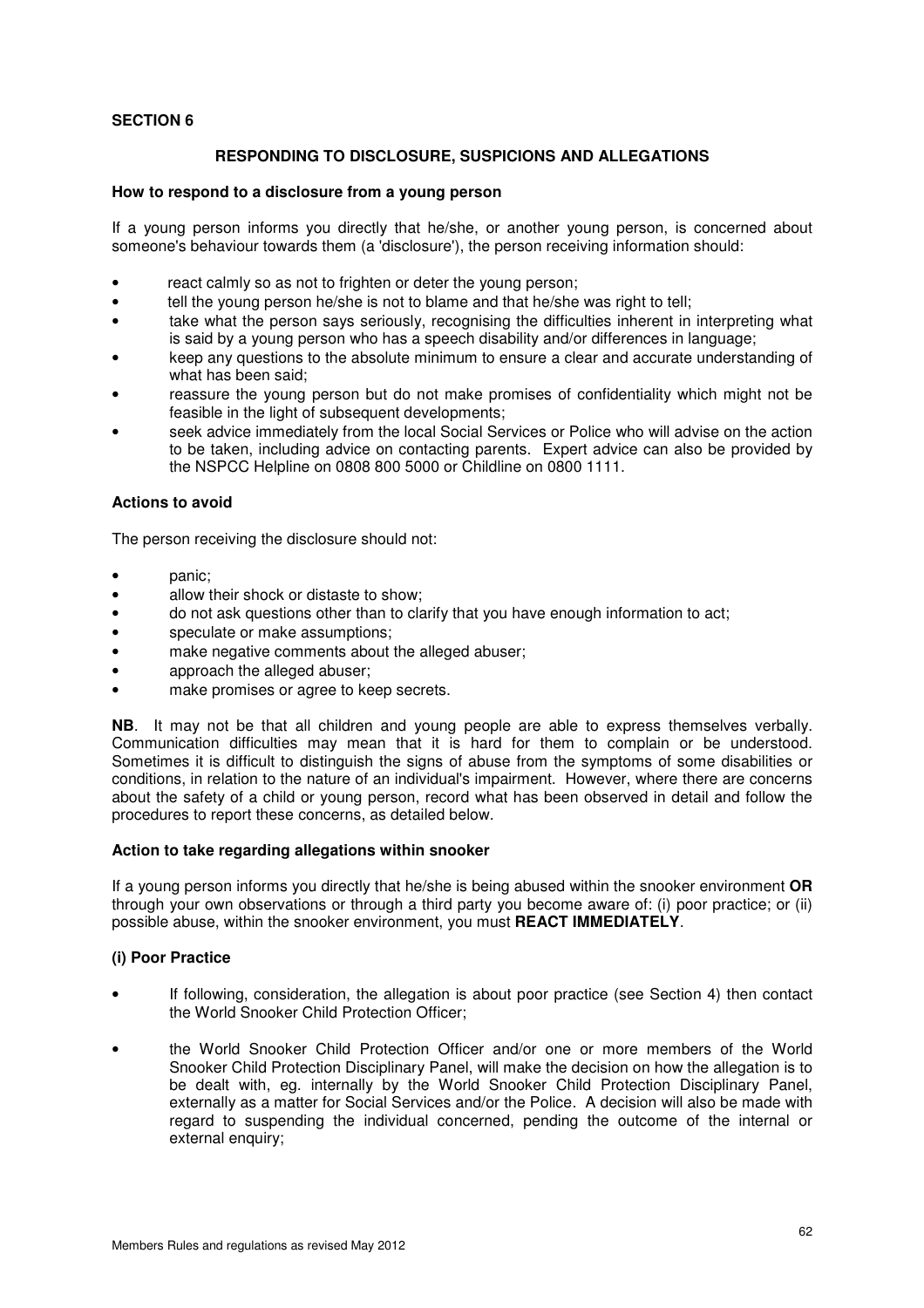• a World Snooker Child Protection Disciplinary Hearing will be held which will include the Chair and two other members, with a designated Secretary in attendance.

There is no time limit to the submission of allegations or incidents of a Child Protection nature.

# **Possible Outcomes of the World Snooker Child Protection Disciplinary Panel Hearing**

- No case to answer.
- Warrants advice/warning as to future conduct/sanctions.
- Further training and support needed.

## **Appeals**

The appeals procedure is available to anyone under investigation as part of natural justice. The World Snooker Child Protection Disciplinary Appeal Panel will exclude anyone sitting on the initial panel, excluding the Secretary. The Panel should comprise of a Chair and two other members with the Secretary in attendance. Every organisation and player wishing to appeal against decisions by the World Snooker Child Protection Disciplinary Panel must do so in writing, to be received by the World Snooker Child Protection Officer within seven (7) days of the decision being made.

## **Monitoring and Evaluation**

To be conducted at the close of the case to see if changes need to be made to policies/procedures or lessons can be learnt.

## **(ii) Possible Abuse**

If a young person says or indicates that he/she is being abused, or information is obtained or observations are made which gives concern that a young person is being abused, you must **REACT IMMEDIATELY**.

- ensure the safety of the young person  $-$  if the young person needs immediate medical treatment, take the young person to hospital or call an ambulance, inform doctors of concerns and ensure they are aware it is a child protection issue;
- if available contact the World Snooker Child Protection Officer immediately who will follow the reporting procedures detailed below. If the World Snooker Child Protection Officer cannot be contacted or is the subject of the allegation, then the person that has the concerns about the young person's welfare should follow the reporting procedures.

# **Reporting Procedures**

- seek advice immediately from the local Social Services or Police who will advise on the action to be taken, including advice on contacting parents. Expert advice can also be provided by the NSPCC Helpline on 0808 800 5000 or Childline on 0800 1111;
- make a full and factual record of events as soon as possible and forward a copy of the recorded information, as directed by the Social Services and/or Police, and also to the World Snooker Child Protection Officer who will take appropriate action.

# **Possible Outcomes**

Where there is a complaint of abuse against any Personnel investigations may include:

- a police enquiry;
- criminal proceedings;
- civil proceedings; or
- referral back to World Snooker Child Protection Disciplinary Panel.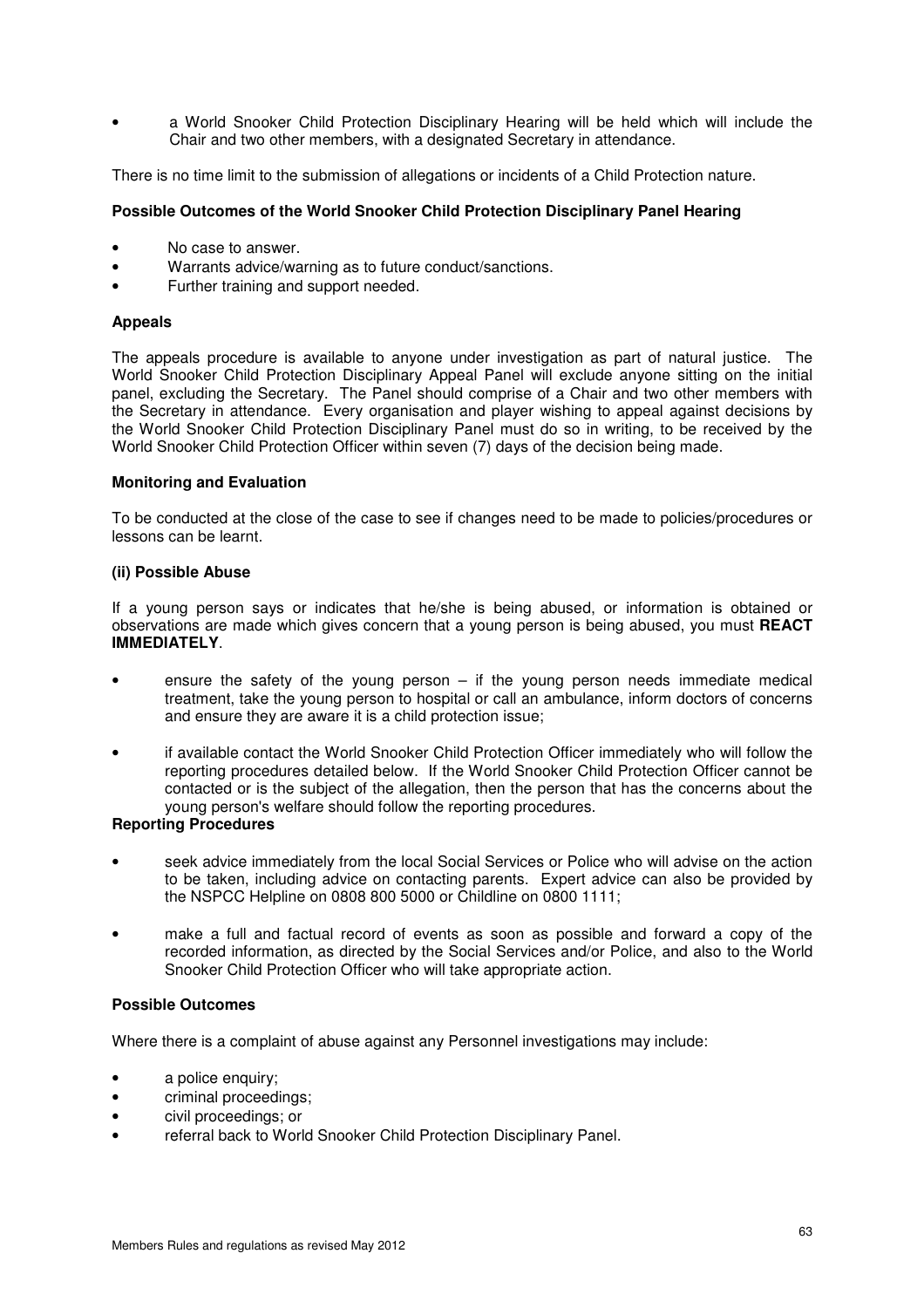The results of the Police and/or Social Services investigation may help to inform the World Snooker Child Protection Disciplinary Panel Investigation, but not necessarily.

## **Dealing with concerns, disclosure or allegations about staff or volunteers within snooker (see Flow Chart 1 below)**

Immediate action to take if a young person informs you directly that he/she is being abused within the snooker environment OR through your own observations or through a third party you become aware of possible abuse or poor practice within the snooker environment.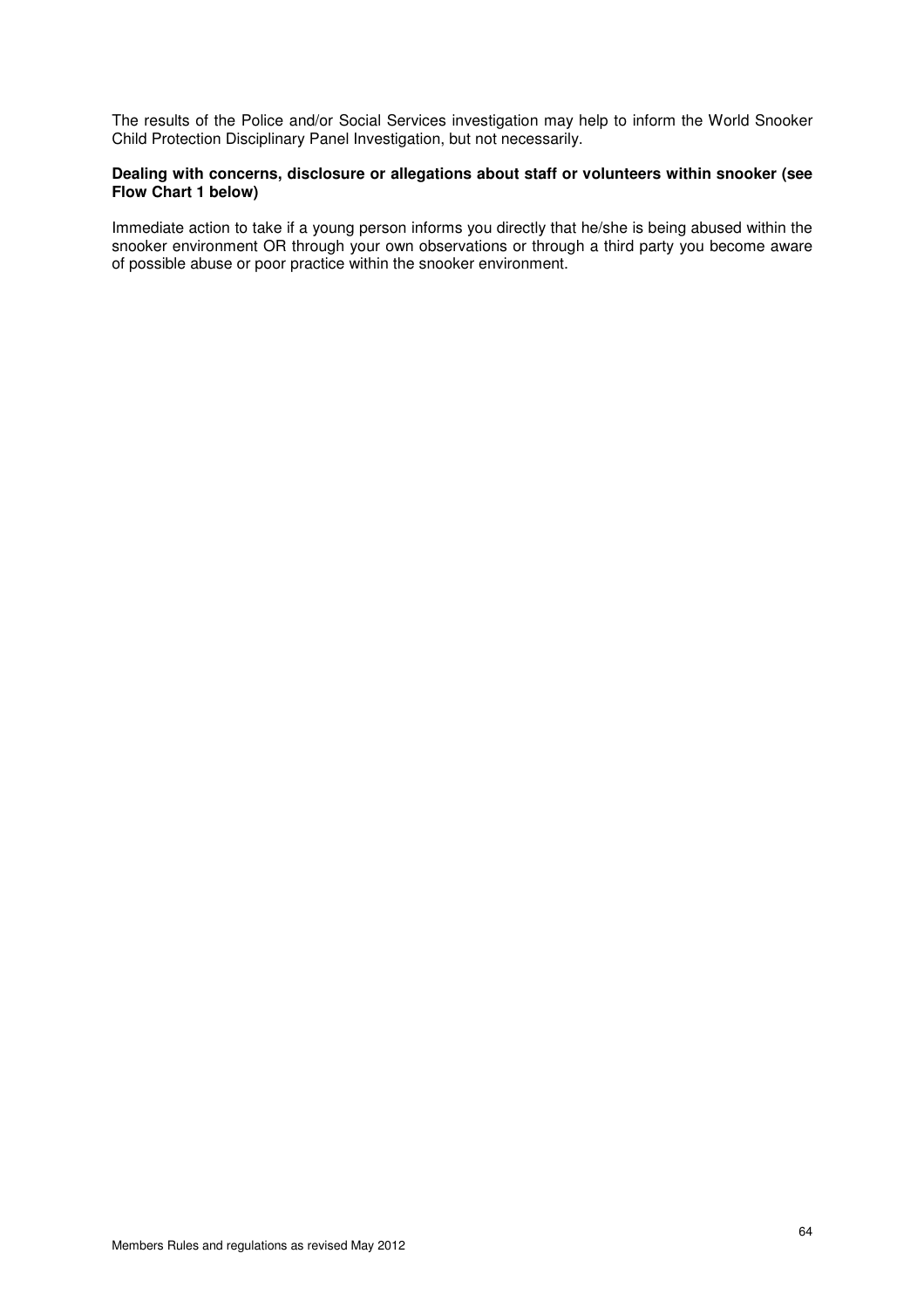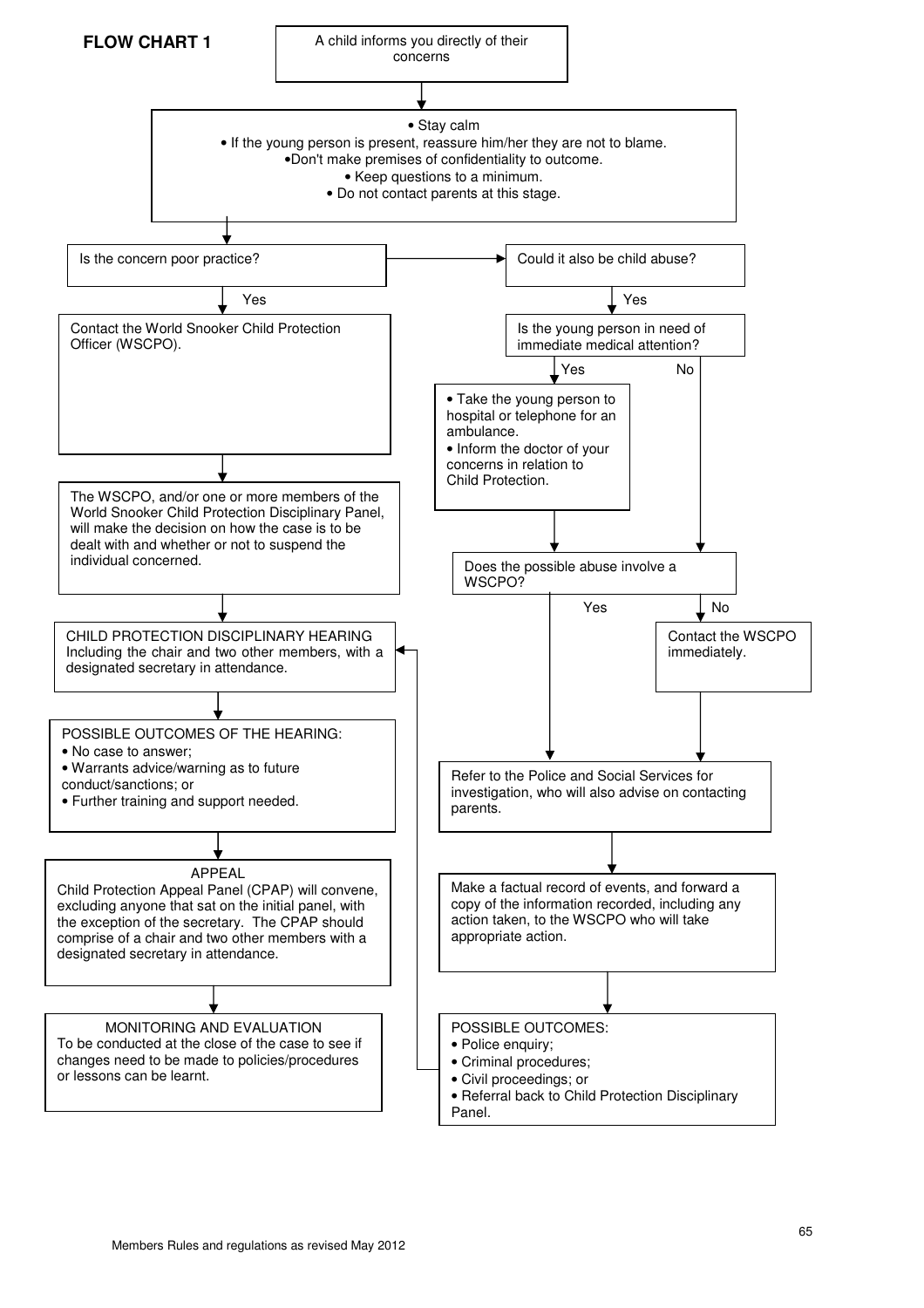## **Action to take regarding allegations outside snooker**

If a young person informs you directly that he/she is being abused outside the snooker environment (ie at home or some other setting outside of snooker or through your own observations or through a third party you become aware of possible abuse outside the snooker environment (ie at home or some other setting outside of snooker), you must **REACT IMMEDIATELY.** (See Section 4 for Indicators of Abuse).

- Ensure the safety of the young person  $-$  if the young person needs immediate medical treatment, take the young person to hospital or call an ambulance, inform doctors of concerns and ensure they are aware it is a child protection issue.
- If available, contact the World Snooker Child Protection Officer immediately who will follow the reporting procedures detailed below. If the World Snooker Child Protection Officer is **unavailable or cannot be contacted**, the person that has concerns about a young person's welfare should follow the reporting procedures.

## **Reporting Procedures**

- Seek advice immediately from the local Social Services or Police who will advise on the action to be taken, including advice on contacting parents. Expert advice can also be provided by the NSPCC Helpline on 0808 800 5000 or Childline on 0800 1111.
- Make a full and factual record of events and forward a copy of the recorded information, as directed by the Social Services and/or Police, and also to the World Snooker Child Protection **Officer**
- If the individual being accused is from within the snooker environment, The World Snooker Child Protection Officer will consider suspension of the individual concerned following contact with Social Services or the Police. The case will be referred to the World Snooker Child Protection Disciplinary Panel following completion of the Police/Social Services investigation.

It is never easy to respond to a young person who tells you that they are being abused and you may feel upset and worried yourself. Make sure that you are offered adequate support by discussing the matter with the World Snooker Child Protection Officer.

#### **Reinstatement and Aftermath**

#### **Reinstatement**

• Irrespective of the findings of the Social Services or Police Enquiries, the World Snooker Child Protection Disciplinary Panel will assess all individual cases to decide whether an official coach or referee or a member of staff or volunteer can be reinstated and how this can be sensitively handled. This may be a difficult decision; particularly where there is insufficient evidence to uphold any action by the Police. In such cases, the World Snooker Child Protection Disciplinary Panel must reach a decision based upon the available information which could suggest that on a balance of probability, it is more likely than no that the allegation is true. The welfare of young people should always remain paramount.

#### **Support to deal with the Aftermath**

• Consideration should be given about what support may be appropriate to young people, parents and members of staff. Use of Helplines, support groups and open meetings will maintain an open culture and help the healing process.

#### **Dealing with concerns, disclosure or allegations outside the snooker setting (see Flow Chart 2 below)**

Immediate action to take if a young person informs you directly that he/she is being abused outside the snooker setting (ie at home or some other setting outside of snooker) OR through your own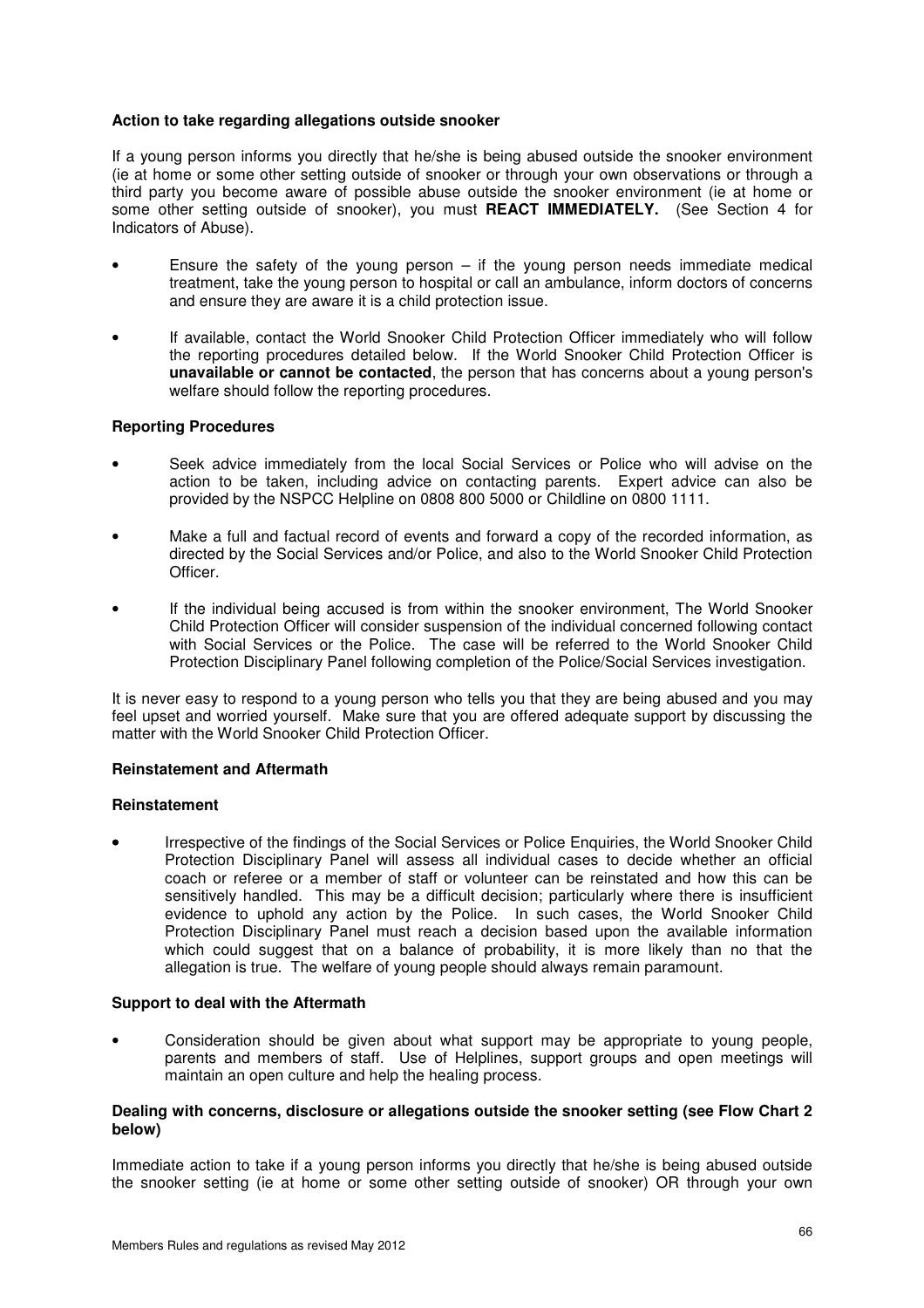observations or through a third party you become aware of possible abuse outside the snooker setting (ie at home or some other setting outside of snooker).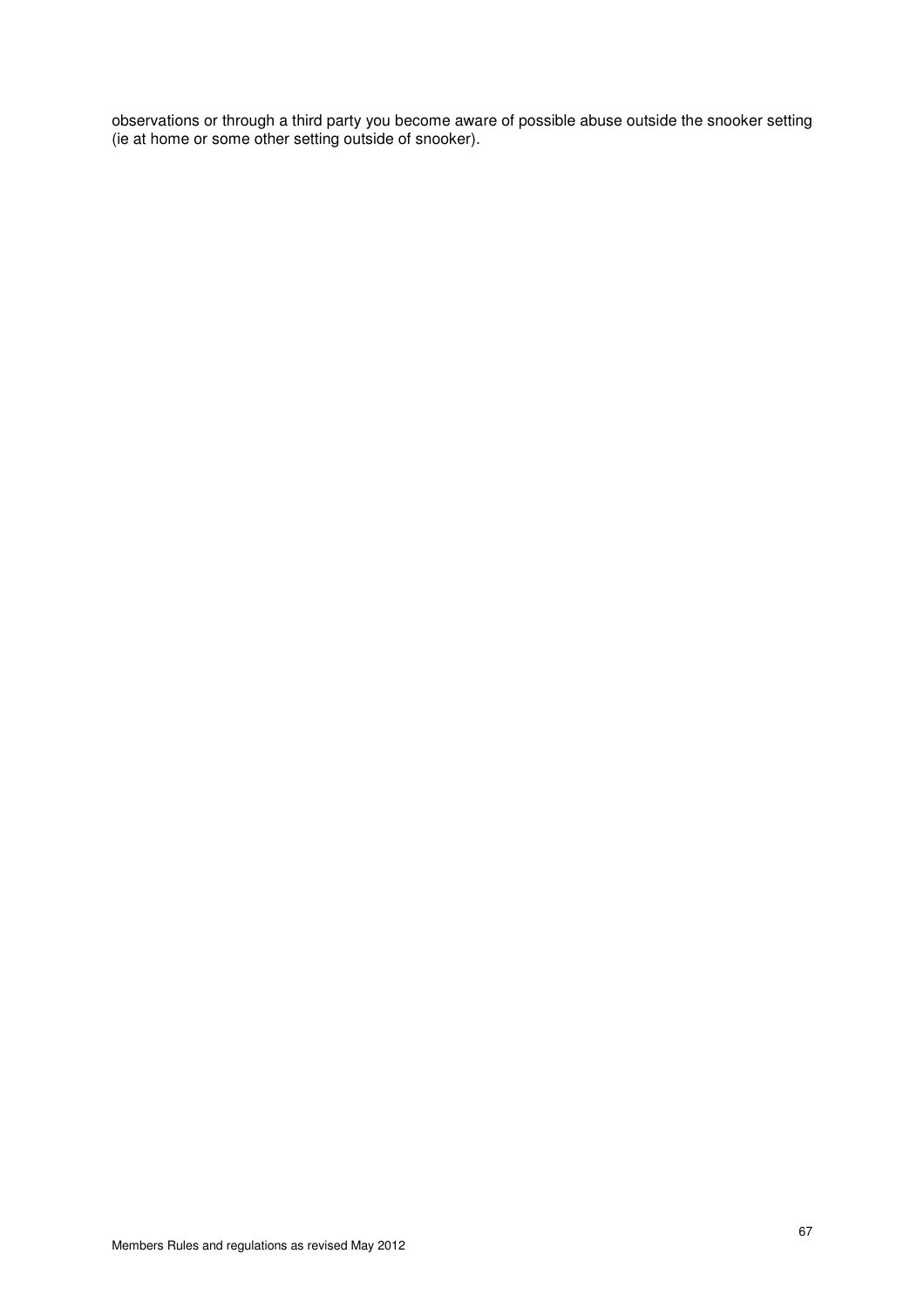# **FLOW CHART 2**



If you cannot contact the World Snooker Child Protection Officer, under no circumstances should you delay passing on your concerns to Social Services or the Police.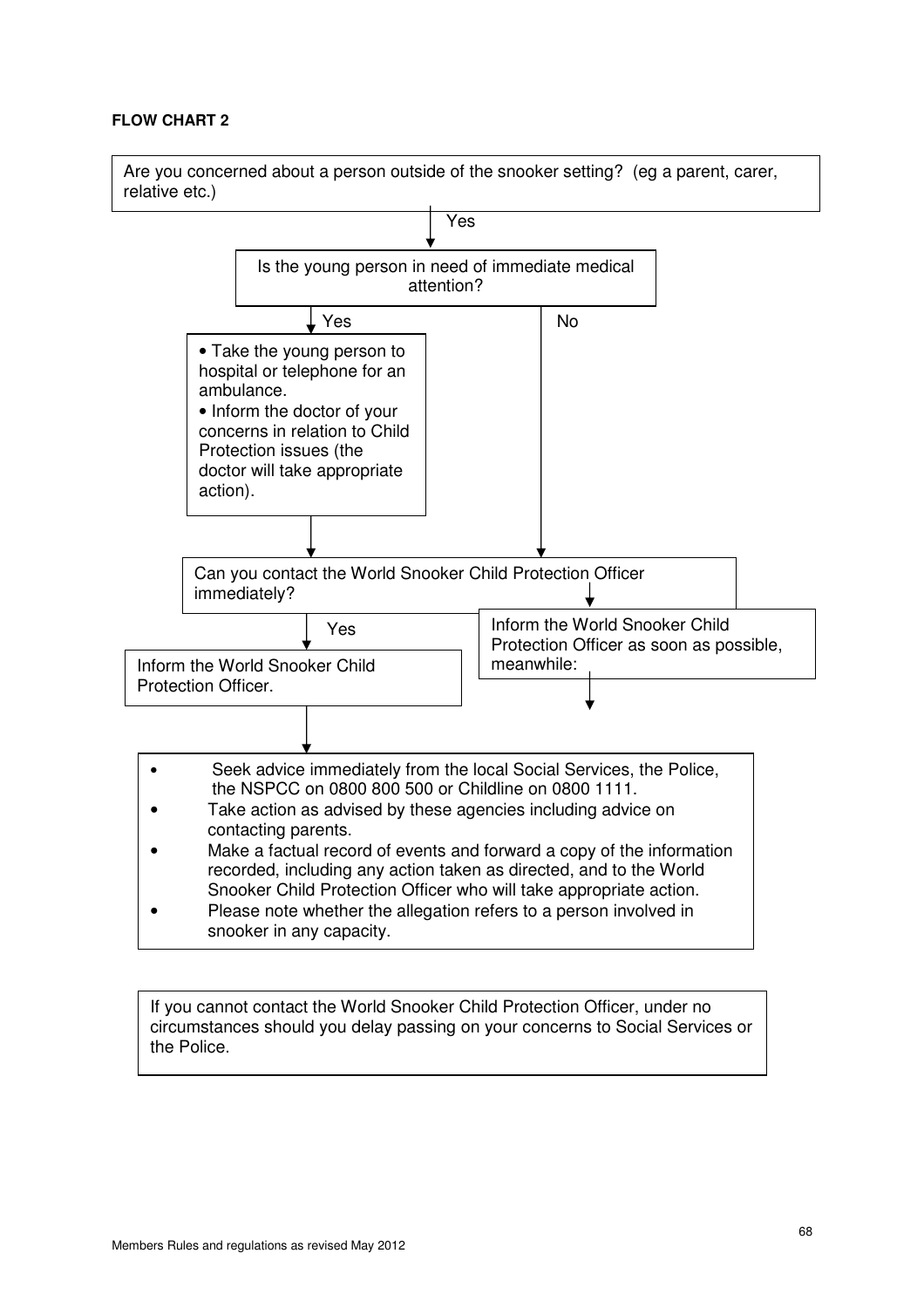# **Records and Information**

Information passed to the Social Services or the Police must be as helpful as possible, hence the necessity for making a detailed record at the time of the disclosure/concern.

Information required at the referral stage:

## Child

• Age/gender/name/disabilities/address/parental responsibility/culture/agencies already working with the family/relationship between young person and accused.

## Accused

- Name/address/position in sport-employee/volunteer/paid/level of coach;
- Any other allegations;
- Marital status;
- Age; and
- Previous incidents.

#### Primary evidence

Core information about the alleged incident.

- The facts from the person making the allegation including dates/times/venue/witness details.
- Records with dates.
- Has anyone else been informed or is anyone else already involved in the investigation?

Reporting the matter to the Police or Social Services department should not be delayed by attempts to obtain more information. Wherever possible, referrals telephoned to the Social Services department should be confirmed in writing within 24 hours. A record should also be made of the name and designation of the Social Services member of staff or Police officer to whom the concerns were passed, together with the time and date of the call, in case any follow up is needed.

A copy of this information should also be sent direct to the World Snooker Child Protection Officer.

#### **The Role of Social Services**

Social Services have a statutory duty under The Children Act 1989, to ensure the welfare of children and work with the local Area Child Protection Committee (ACPC) to comply with its procedures. When a child protection referral is made, the Social Services staff has a legal responsibility to make enquiries where a child who lives or is found in their area is considered to be at risk of, or actually suffering from, significant harm. This may involve talking to the young person and family, and gathering information from other people who know the young person. Enquiries may be carried out jointly with the Police where a crime has been alleged. If action needs to be taken urgently and out of office hours, then the Police will deal with the enquiry sensitively and effectively.

# **Confidentiality**

Every effort should be made to ensure that confidentiality is maintained for all concerned.

Information should be handled and disseminated on a 'need to know basis' only. This includes the following people:

• the parents of the person who is alleged to have been abused **(only following advice from Social Services)**;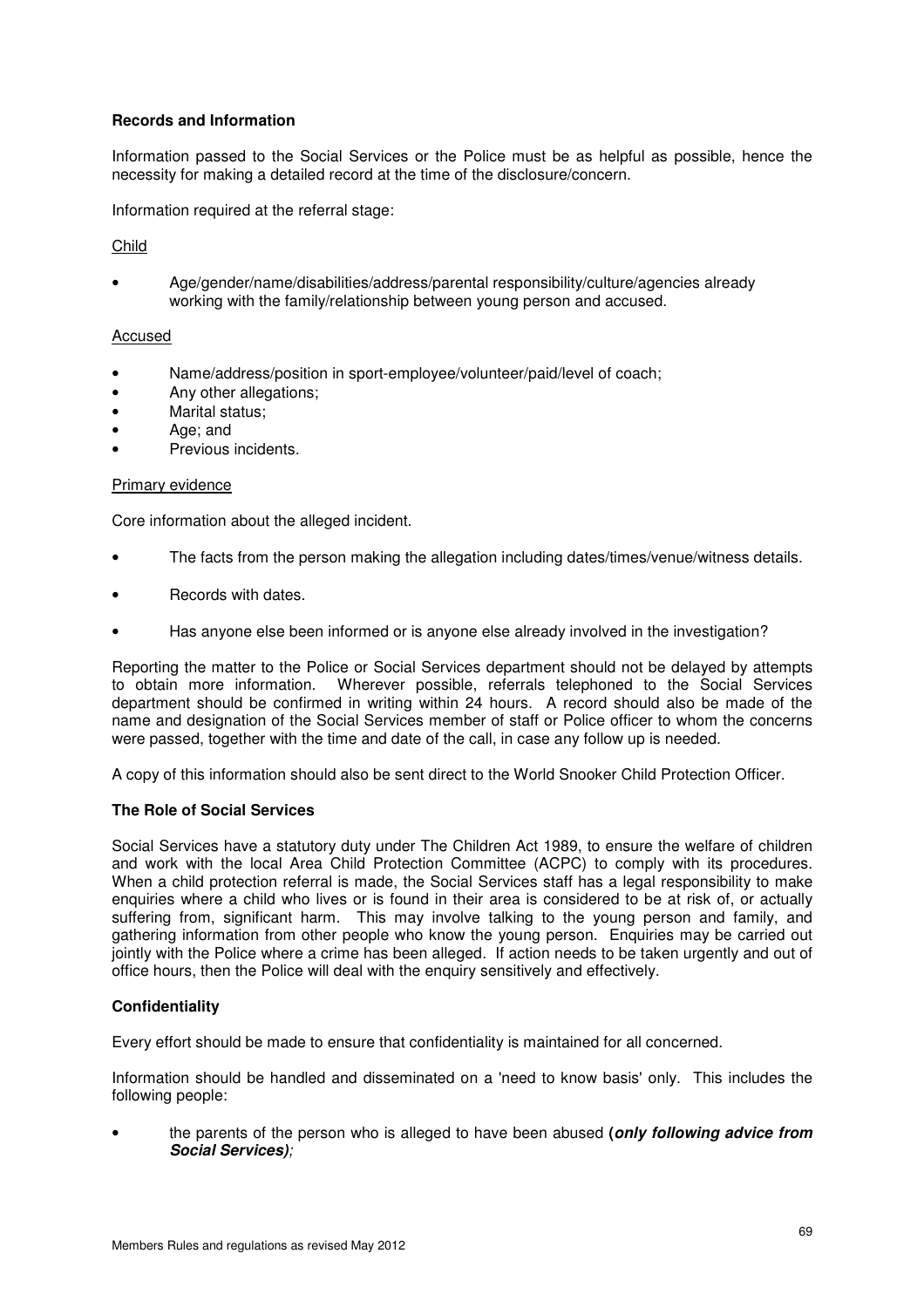- the person making the allegation;
- Social Services/Police;
- the World Snooker Child Protection Officer, the World Snooker Child Protection Disciplinary Panel and members; and
- the alleged abuser (and parents if the alleged abuser is a young person) **only following advice from Social Services.**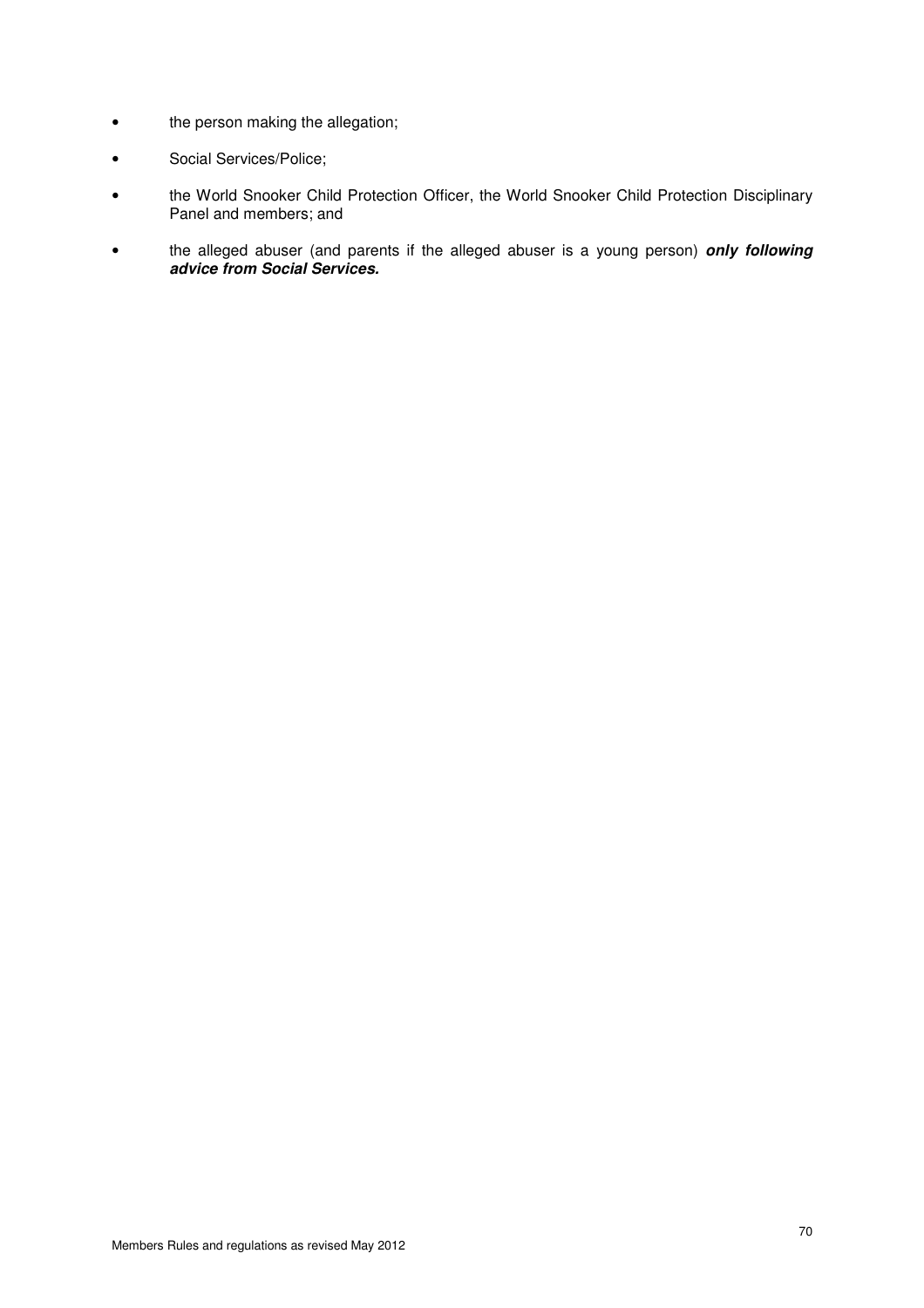### **PROTECTING DISABLED YOUNG PEOPLE AND VULNERABLE ADULTS**

We must be aware that some disabled young people and adults may be more vulnerable to abuse for a number of reasons (see below). It must be remembered that all adults and children, regardless of impairment, may be vulnerable at certain times in their lives but for disabled people, this vulnerability will be more frequent and they could therefore be at a higher risk and more open to abuse.

Historically, some disabled people have been encouraged to comply with other people's wishes, for example, in residential homes and hospitals; this has made them easily forced, bribed and manipulated.

Limited life experiences and social contacts may mean that many disabled sports people have not had the same opportunities to acquire the social skills that non-disabled peers have had to assess the behaviour and attitudes of other people. This could also lead to them being unable to understand what is appropriate or inappropriate adult or peer behaviour.

Individuals with dependency and support needs may have found that it is easier to be pleasing and compliant than challenge those caring for them because of the consequences. Any challenge or complaint could lead to more abusive practice or retribution. Continuing dependency on others may make some people feel powerless.

Lack of education regarding personal, sexual and social skills and lack of information about individual rights, together with feelings of isolation and rejection, may make some disabled people more vulnerable. This includes those sports people with a sensory impairment who have not had the opportunity to learn appropriate and inappropriate touching or guiding.

A physical impairment may prevent individuals from defending themselves by being able to physically move away from a situation. Communication difficulties may make it hard to complain or be understood. It could be that the individual is unable to speak to tell anyone or does not have the vocabulary to describe what has happened to them.

Individuals requiring intimate care could be in a more vulnerable situation, especially if they have to reply on a number of different carers to support their needs.

The general thought that no-one would abuse a disabled person, for whatever reason, has meant that procedures for reporting abuse have not been in place as it has been felt that they are not necessary.

There may be misuse of treatments, for example, inappropriate use of medication or carers not being properly instructed or adhering to a care plan.

The general thought that disabled people are not abused may make it difficult for them to be believed if they report an incident.

Intrusion into body space for physical and medical care can lead to disabled people never developing ownership of their own bodies.

Some individuals may be unable to recognise or understand abusive situations and behaviour by others, both potential and actual.

Some disabilities may mean that an adult's emotional and development age is less than their chronological age.

The stress that some parents and carers experience from looking after a disabled person may lead to abuse. Parents especially are often seen as pillars of strength and wonderfully caring when they are, in fact, struggling to manage.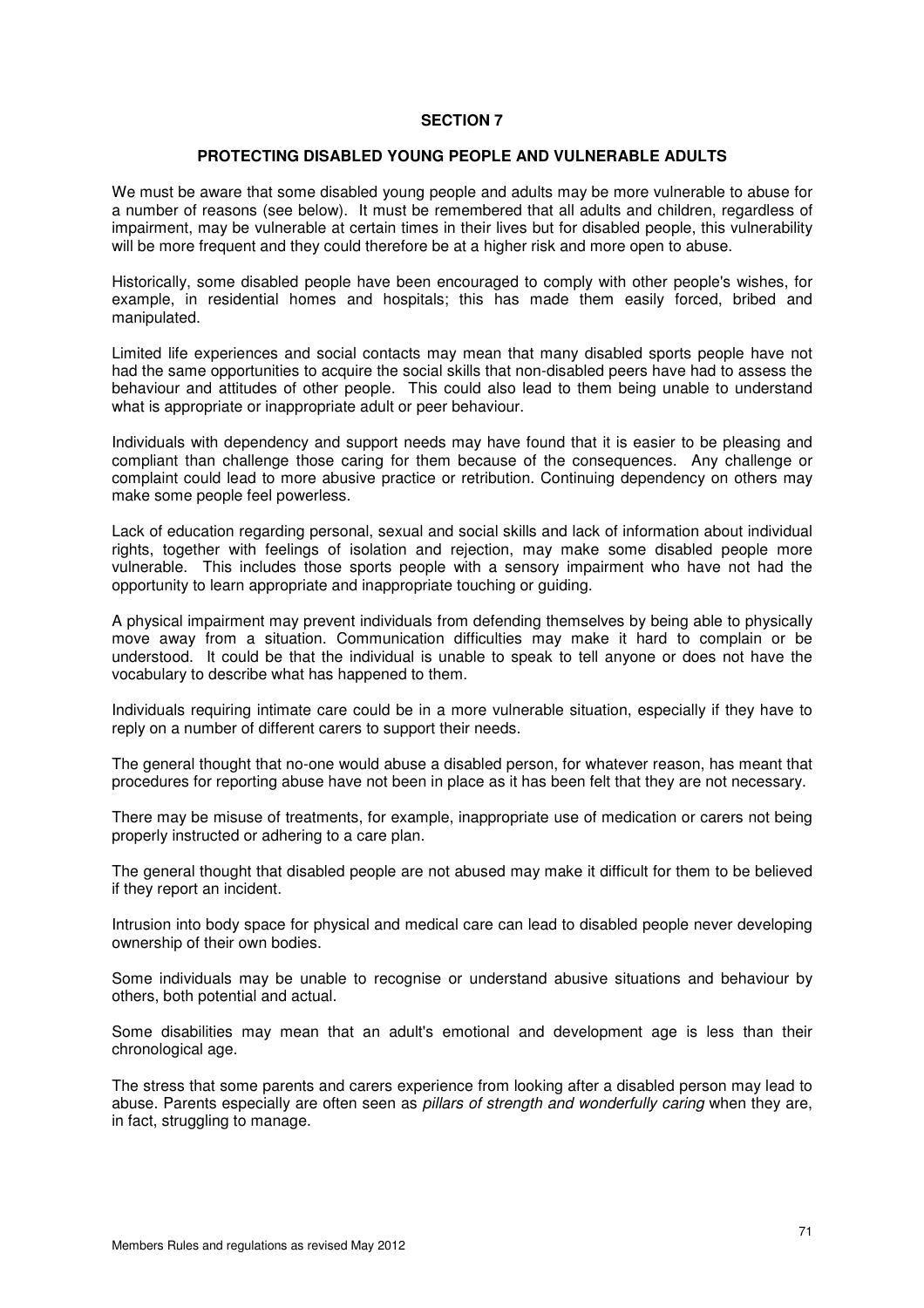Some visually impaired sports people may not be able to read the facial expressions or body language of other people around them. They may also not be aware that another person or a number of people is/are near them.

There may be occasions when a visually impaired sports person would need to ask a stranger for help; this could potentially be an opportunity for the sports person to be abused.

Extract form Protecting Disabled Children and Adults in Sport and Recreation. The Guide by Disability Sport England 1999, (developed from the NC Protecting Children and published by the NCF).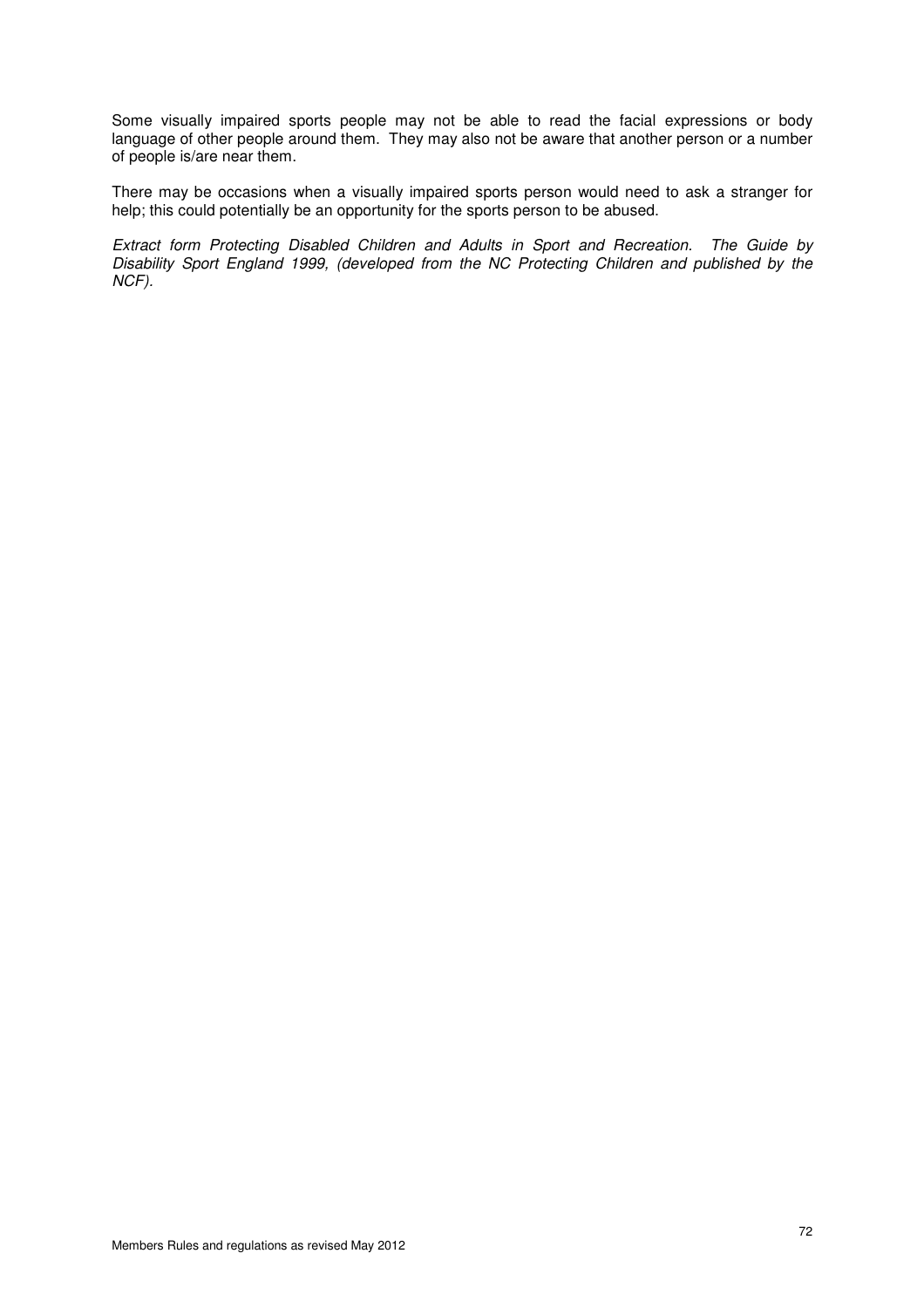# **APPENDIX 2A**

## **CODE OF ETHICS AND CONDUCT**

Those involved in snooker must respect the rights, dignity and worth of every person, player and nonplayer alike, treating everyone equally within the context of the game. In particular, to be aware of the special needs of children or young people, their well being, including difficulties or possible abuse experienced from within the game or from other sources.

The following codes of conduct must be adhered to at all times so that snooker can be enjoyed by all.

## **1 SNOOKER COACHES**

All snooker coaching and related activities arranged by or under the auspices of World Snooker must be carried out in accordance with the following code of conduct.

- 1. Coaches must respect the rights, dignity and worth of each and every person and treat each equally within the context of the sport.
- 2. Coaches must place the well-being and safety of each player above all other considerations, including the development of performance.
- 3. Coaches must adhere to any and all guidelines laid down from time to time by World Snooker.
- 4. Coaches must develop an appropriate working relationship with each player based on mutual trust and respect.
- 5. Coaches must not exert undue influence to obtain personal benefit or reward.
- 6. Coaches must encourage and guide players to accept responsibility for their own behaviour and performance.
- 7. Coaches must ensure that the activities they direct or advocate are appropriate for the age, maturity, experience and ability of players.
- 8. Coaches should, at the outset, clarify with the player (and, where appropriate, their parents) exactly what is expected of them and also what they are entitled to expect from their coach.
- 9. Coaches must co-operate fully with other specialists (eg. other coaches and officials) in the best interests of the player.
- 10. Coaches must always promote the positive aspects of the sport (eg. fair play) and never condone violations of the laws of the game, behaviour contrary to the spirit of the laws of the game or relevant rules and regulations or the use of prohibited substances or techniques.
- 11. Coaches must consistently display high standards of behaviour and appearance.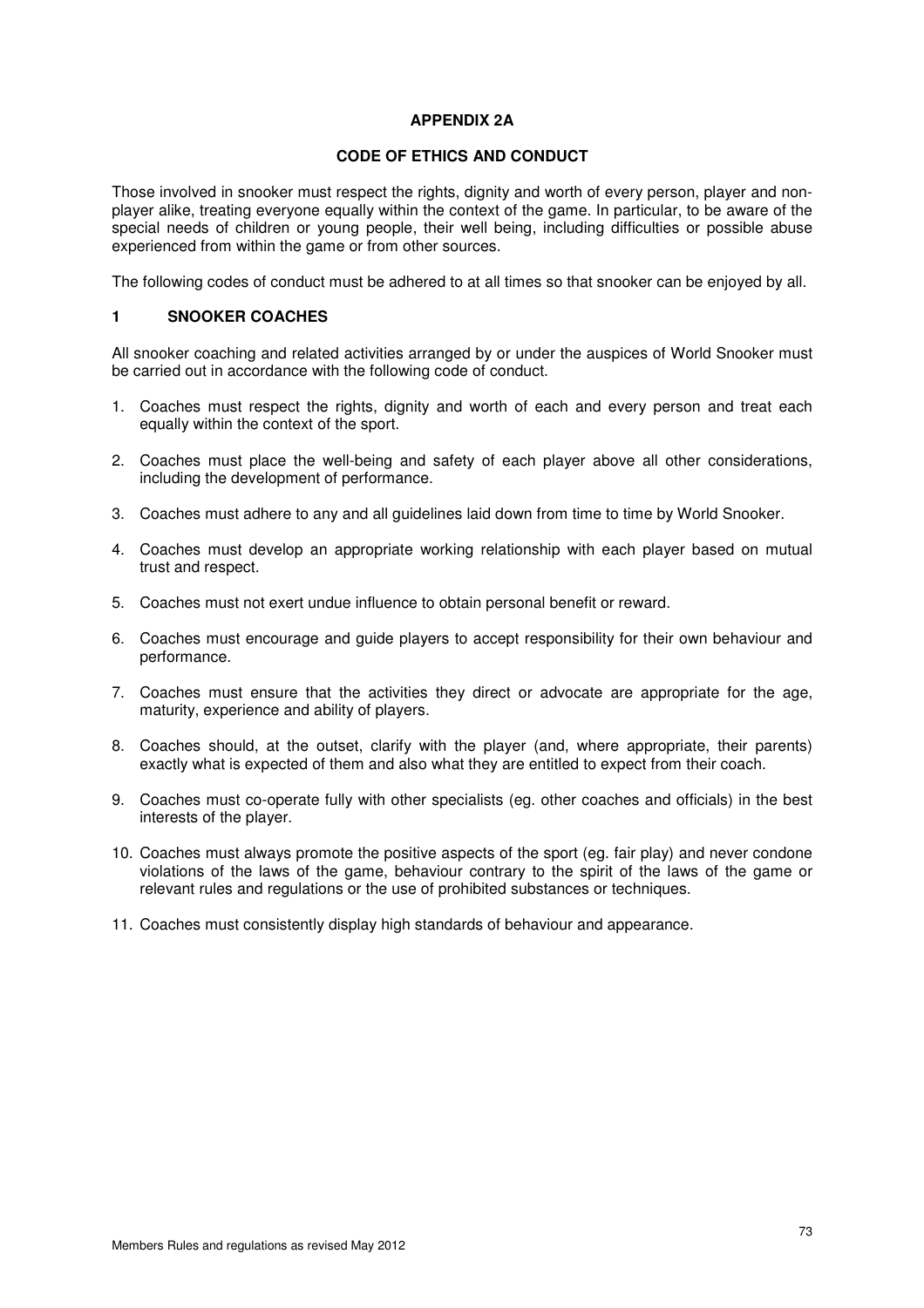# **2 MATCH OFFICIALS**

All official referees employed or recognised by World Snooker must comply with the following obligations in relation to matches arranged by World Snooker.

- 1. Referees should at all times act in accordance with and in the spirit of this Policy.
- 2. Referees must respect the rights, dignity and worth of every person, player and non-player alike, treating everyone equally within the context of the game. In particular, referees should be aware of the special needs of young people and their well-being, including difficulties or possible abuse experienced from within the game or from other sources.
- 3. Referees have a duty to ensure that every child and young person involved in the game of snooker is able to participate in an enjoyable and safe environment and be protected from abuse.

## **3. WORLD SNOOKER STAFF**

All World Snooker officials, employees and volunteers ("Staff") must act at all times in accordance with the following code of conduct:

- 1. Staff must treat everyone equally and sensitively regardless of their gender, ethnic origin, cultural background, sexual orientation or political affiliation.
- 2. Staff shall set a good example of behaviour and conduct at all times.
- 3. Staff shall not manipulate the rules in order to benefit personally.
- 4. Staff shall encourage all players and coaches to abide by the rules and the spirit of the game.
- 5. Staff shall not use foul, sexist or racist language.
- 6. Staff shall ensure equipment and facilities meet safety standards.
- 7. Staff shall show respect for match officials, coaches, players and others involved in the game of snooker.
- 8. Staff shall not endeavour to influence the result of a game by any actions that are not strictly within the rules of the game.
- 9. Staff shall always have regard to the best interests of the game of snooker.
- 10. Staff shall promote ethical principles.
- 11. Staff shall resist all illegal or unsporting influences, including banned substances and techniques.
- 12. Staff shall adhere to any and all guidelines laid down from time to time by World Snooker.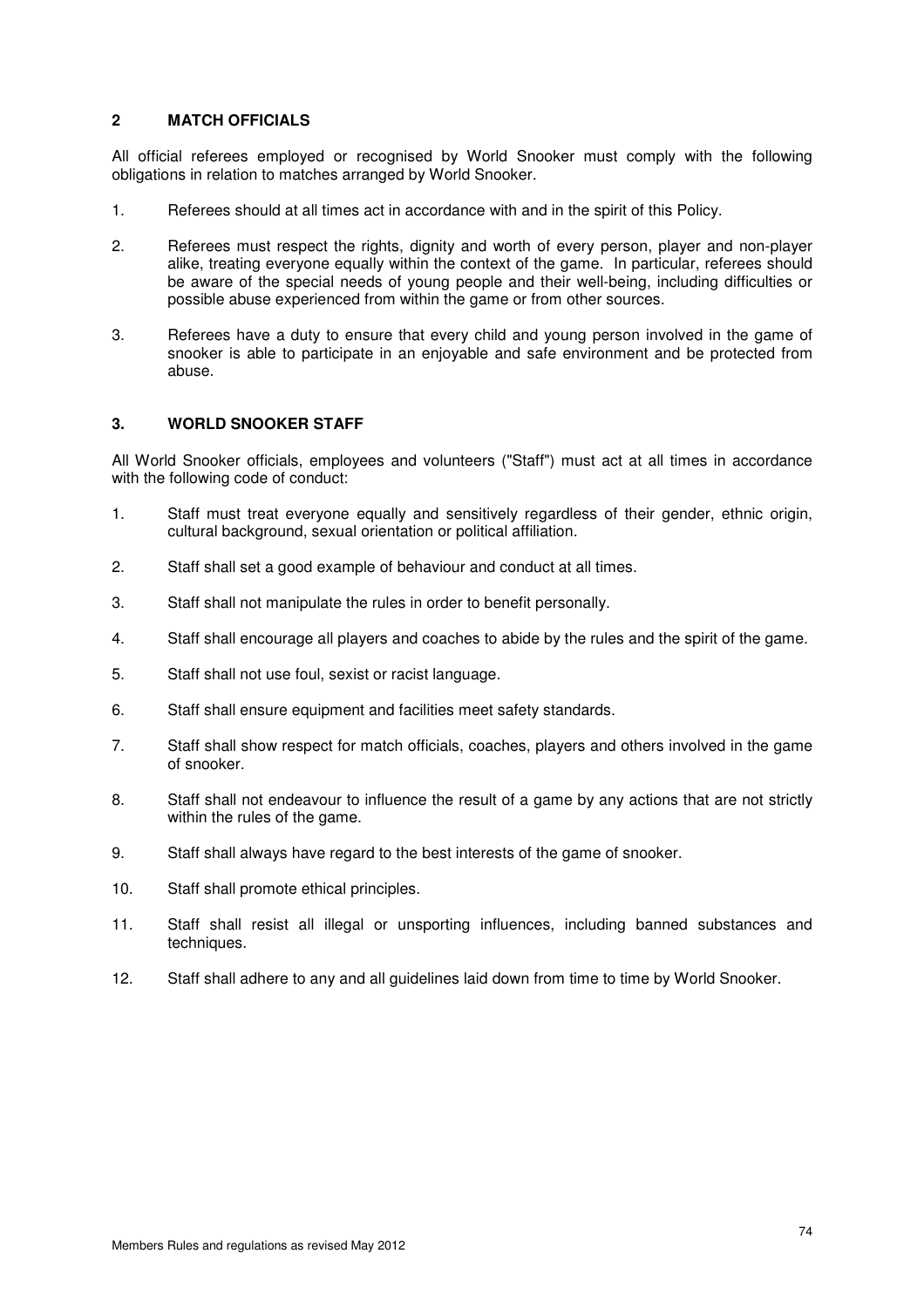## **APPENDIX 2B**

## **PHOTOGRAPHS/IMAGES AND ONLINE USAGE**

The following general advice has been issued to all sports by the Child Protection in Sport Unit (CPSU).

There have been concerns about the risks posed directly and indirectly to children and young people through the use of photographs on sports websites. Photographs can be used as a means of identifying children when they are accompanied with personal information – this is "X" who likes music – this information can make a child vulnerable to an individual who may wish to start to 'groom' that child for abuse. Secondly the content of the photo can be used or adopted for inappropriate use and there is evidence of this adapted material finding its way onto child pornography sites.

Sporting organisations and clubs need to develop a policy in relation to the use of images of players on their website. The sport will need to make decisions about the type of images they consider suitable and that appropriately represent their sport. They will want to ensure that parents support their policy. When assessing the potential risks in the use of images of players, the most important factor is the potential of inappropriate use of images of children.

If sporting organisations are aware of the potential risks and take appropriate steps the potential for misuse of images can be reduced.

The CPSU would advise sporting bodies to:

- consider using models or illustrations if you are promoting an activity; and
- avoid the use of the first name and surname of individuals in a photograph. This reduces the risk in inappropriate, unsolicited attention from people outside the sport.

#### **Easy rules to remember are:**

- if the player is named, avoid using their photograph;
- if the photograph is used, avoid naming the player;
- ask for parental permission to use an image of a young person. This ensures that parents are aware of the way the image of their child is representing the sport;
- ask for player's permission to use their image. This ensures that they are aware of the way the image of themselves is to be used to represent the sport;
- only use images of players in suitable dress to reduce the risk of inappropriate use. With regard to the actual content it is difficult to specify exactly what is appropriate given the wide diversity of sports. However there are clearly some sports activities – swimming, gymnastic and athletics for example when the risk of potential misuse is much greater than for other sports. With these sports the content of the photograph should focus on the activity not on a particular child, and should avoid full face and body shots. So for example shots of children in a pool would be appropriate or if poolside, waist or shoulder up. Age is also something that should be considered and this may affect that would be appropriate;
- create a recognised procedure for reporting the use of inappropriate images to reduce the risks to players.

#### **First steps and things to think about**

Establish the type of images that appropriately represent the sport for the web medium.

Think about the level of consideration you give to the use of images of players in other publications, for example, the processes involved in choosing appropriate images for the newsletter or magazine.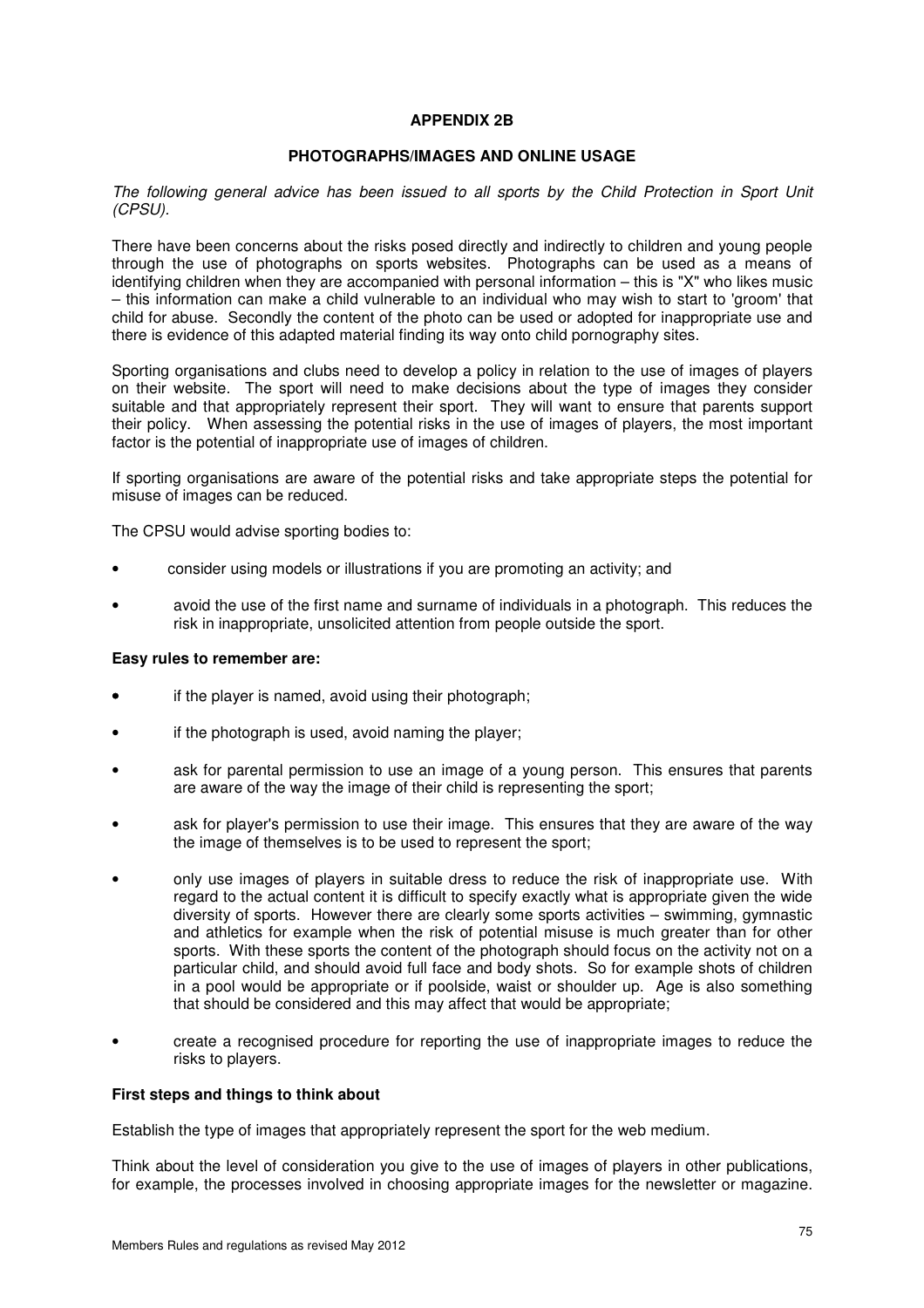Apply an increased level of consideration to the images of children and young people used in the website.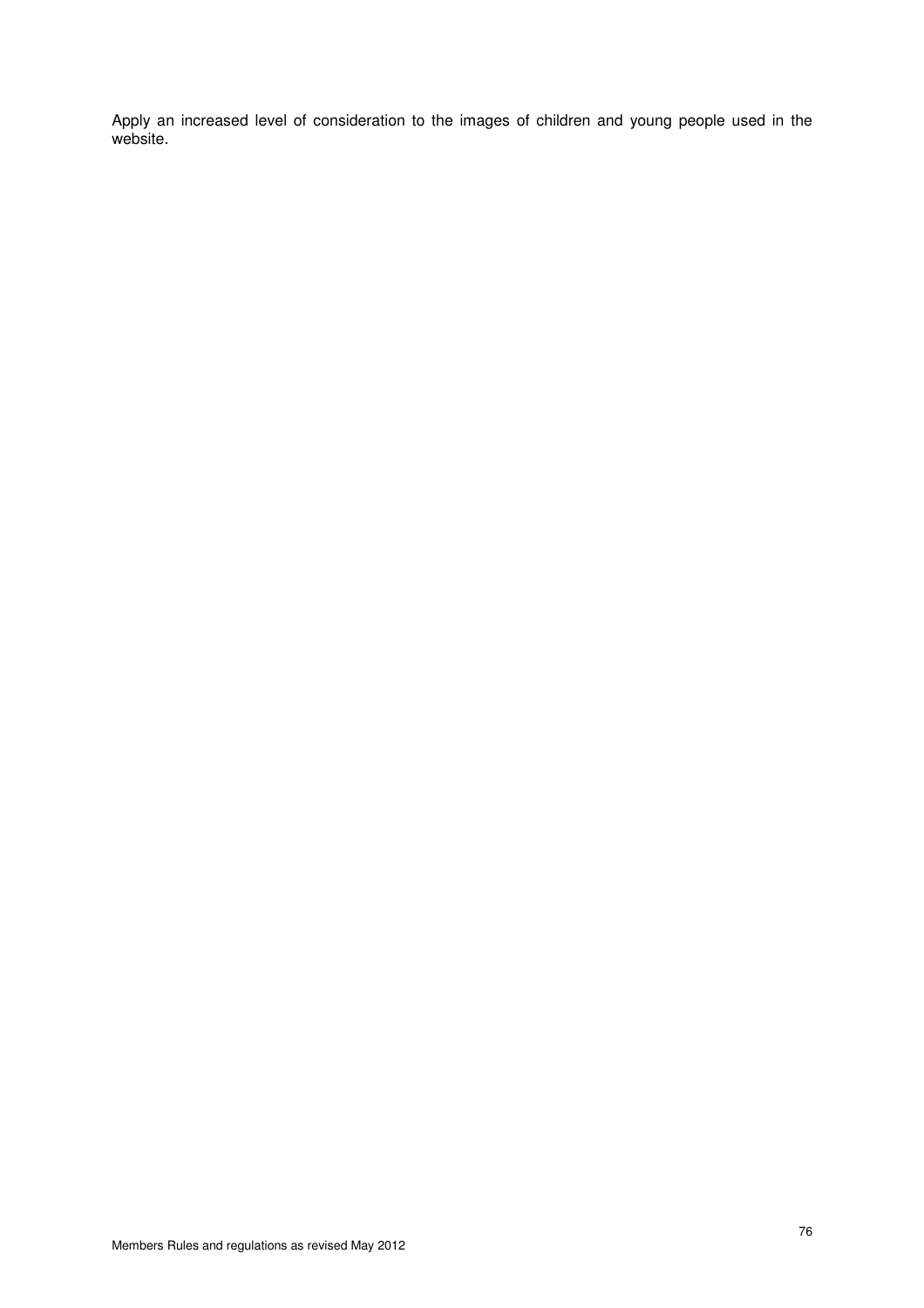# **APPENDIX 2C**

## **PHOTOGRAPHIC/FILMING EQUIPMENT AT EVENTS**

There is evidence that some people have used sporting events as an opportunity to take inappropriate photographs or film footage of young and disabled sports people in vulnerable positions.

If professional photographers have been commissioned or the press have been invited to an activity or event it is important to ensure that:

- they are clear about the expectations of them in relation to child protection;
- a clear brief is provided about what is considered appropriate in terms of content and behaviour;
- the photographer is issued with identification which must be worn at all times;
- the players and parents are informed that a photographer will be in attendance at an event and ensure they consent to both the taking and publication of films or photographs;
- no unsupervised access to players is allowed for one-to-one photo sessions at events; and
- no photo sessions outside the events or at a player's home are approved/allowed.

If parents or other spectators are intending to photograph or video at an event they should also be made aware of the following expectations:

- spectators should be asked to register at an event if they wish to use photographic equipment;
- players and parents should be informed that if they have concerns they can report these to the organiser; and
- concerns regarding inappropriate or intrusive photography should be reported and recorded in the same manner as any other Child Protection concern.

## **How to deal with someone who is using photographic or filming equipment and has not sought permission.**

The appropriate staff or other personnel should:

- approach the individual:
- challenge the individual as to who they are and why they are using photographic or filming equipment without permission;
- make them aware that they should have sought permission from the organisers to use their equipment and advise them of the protocol; and
- make them aware that if they are seen to be doing anything untoward, they will be reported to the Police.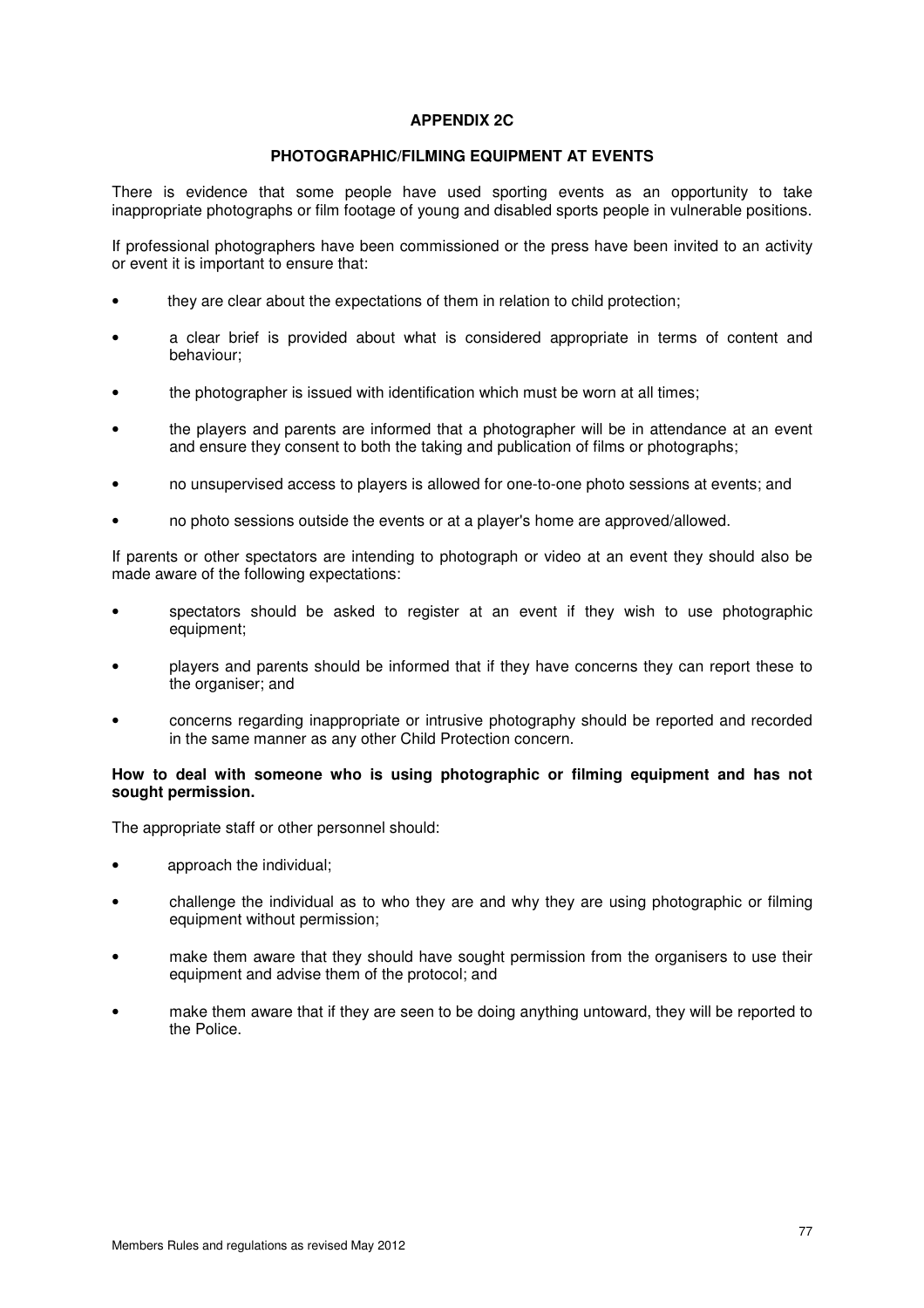## **APPENDIX 2D**

## **SAMPLE DECLARATION FORM**

You have a right of access to information held on you and other rights under the Data Protection Act 1998

Title: ……………………………………………………………………………..

First Name: ……………………………………………………………………………..

Surname: ……………………………………………………………………………..

Please also include any previous names by which you may have been known (including first names, surnames and maiden names):

Address:…………………………………………………………………………………………………

…………………………………………………………………………..Postcode:…………………… NB. Post Code MUST be completed

Telephone (include national code): Daytime: Evening:

E-Mail Address:

Gender: M Female Please tick as appropriate

Please attach evidence of your identity to this form (e.g., a copy of your passport or driving licence with photograph)

Have you ever been convicted of any criminal offences? (excluding motoring offences) YES/NO\*

#### **If YES, please supply details of any criminal convictions on a separate sheet of paper.**

NOTE: You are advised under the provisions of the Rehabilitation of Offenders Act 1974 (exceptions) Order 1975 as amended by the Rehabilitation of Offenders Act 1974 (Exceptions Amendment) Order 1986, 2001 and 2002 you should declare all convictions including 'spent' convictions.

Are you a person who has been investigated by any Social Services department as being an actual or potential risk to children or young people? YES/NO\*

## **If YES, please supply details on a separate sheet of paper**

Have you had disciplinary sanction relating to child abuse imposed on you by any sporting body? YES/NO\*

#### **If YES, please supply details on a separate sheet of paper**

\*Delete as appropriate

## **IMPORTANT**

I hereby consent to World Snooker undertaking criminal record and/or social services and other relevant third party checks and I fully indemnify World Snooker in relation to any claims or expenses that may arise as a result of such checks.

I understand that the information contained on this form, the results of police and social services checks and information supplied by third parties, will be recorded.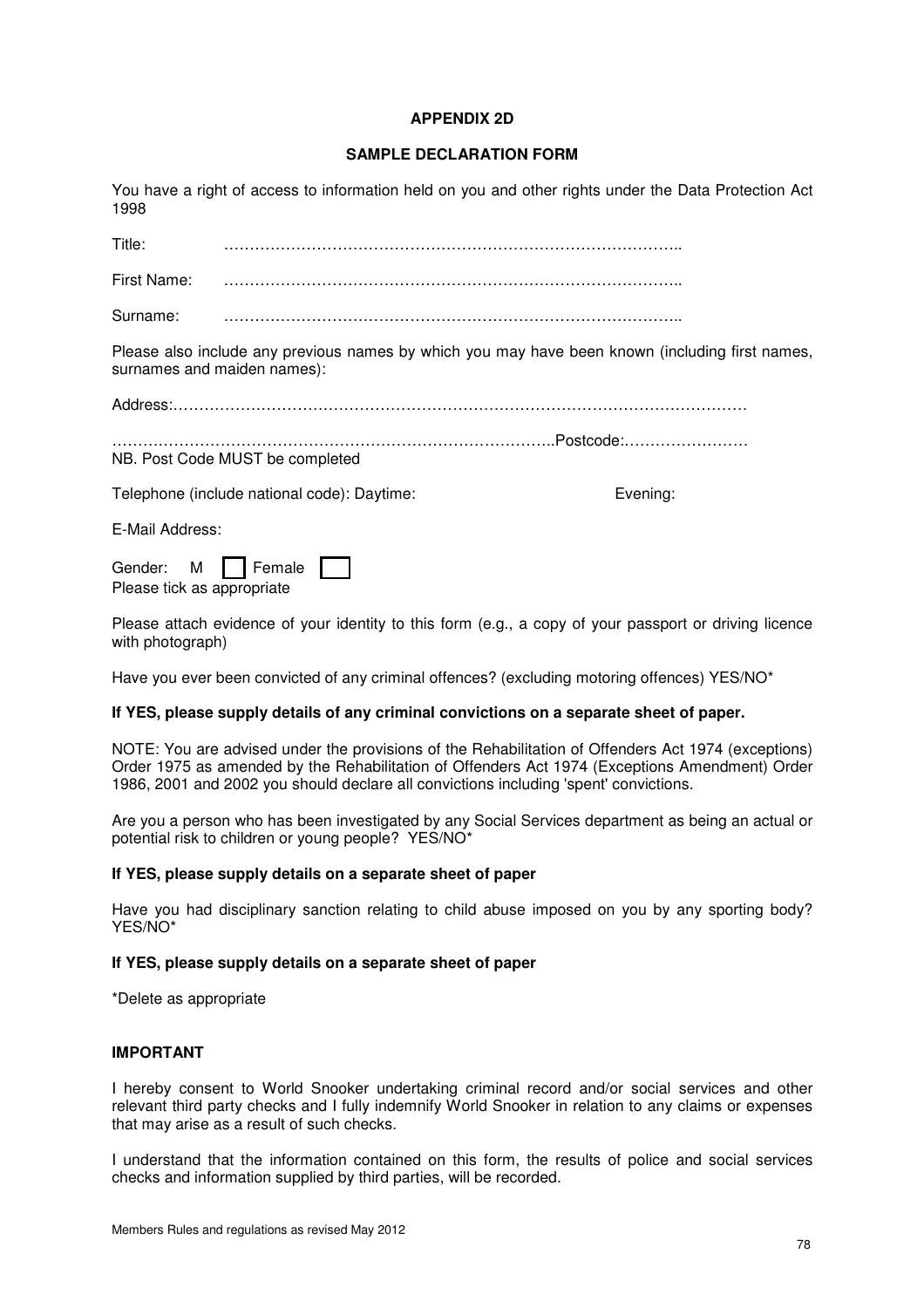I understand that action may be taken in negation to my employment, official coaching status or voluntary work in relation to the provision of incomplete or false information or where the information provided indicates that action should be taken for reasons relating to child protection.

Signed by the above named individual: Date:

This form should be returned to the Company Secretary's office.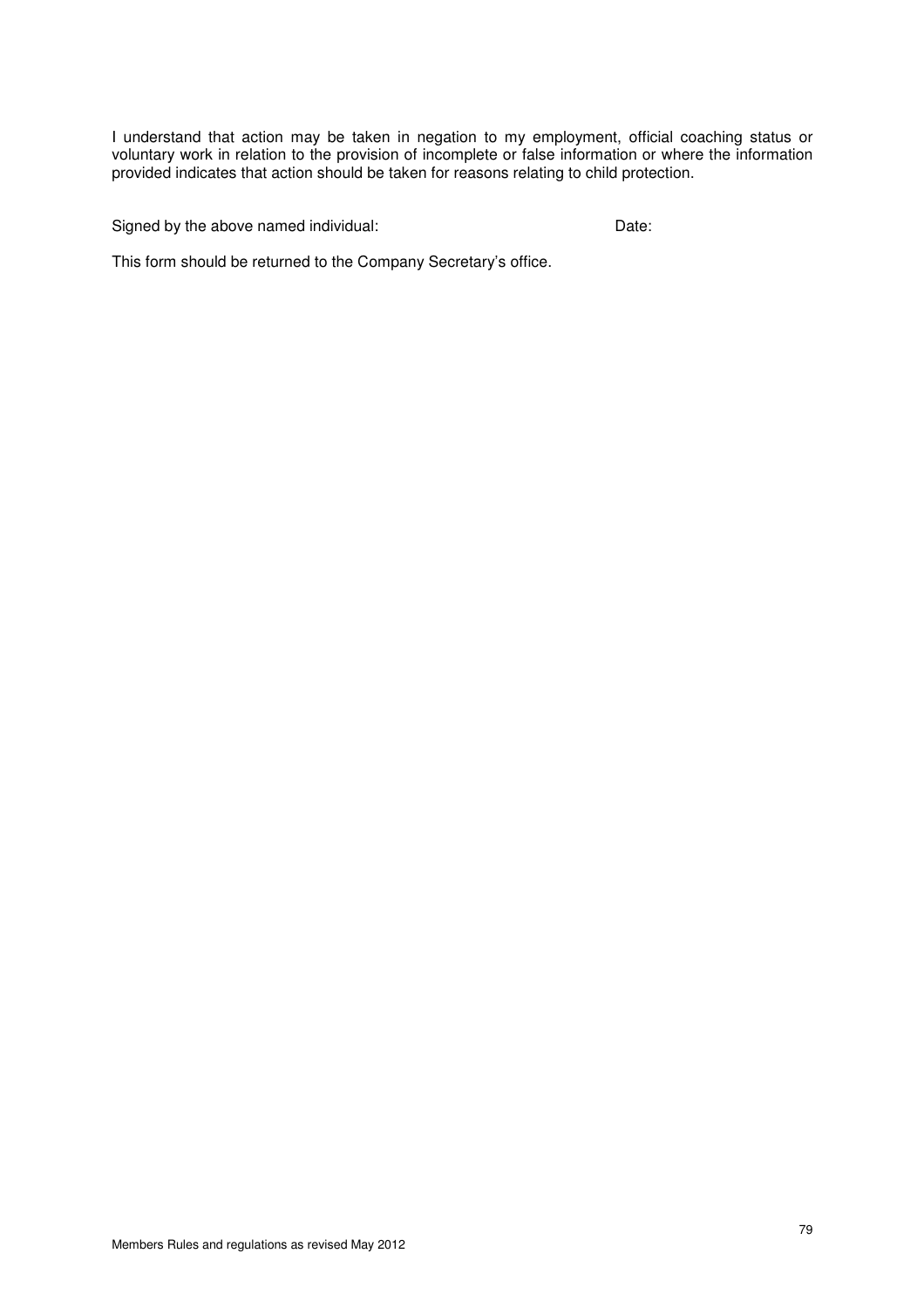## **APPENDIX 2E**

## **SAMPLE APPLICATION FORM**

Position Applied for:……………………………………………………………………

Reasons for Applying:………………………………………………………………….

………………………………………………………………………………………….

Surname and Title (Mr, Mrs, Ms, Miss, etc)

First Names:……………………………………………………………………………

Former First Names & Surnames (including maiden name):

Date of Birth:

Present Address:

| Postcode: |
|-----------|
|-----------|

Telephone Numbers (inc. national code) Daytime: Evening:

Fax: Fax: E-Mail: E-Mail: Mobile: Mobile:

Postcode:

Postcode:

Former Address: (if moved within the last three years)

Current Occupation: Job Title: Name of Organisation: Organisation Address:

Telephone Number of Organisation:

#### **Previous Voluntary Work**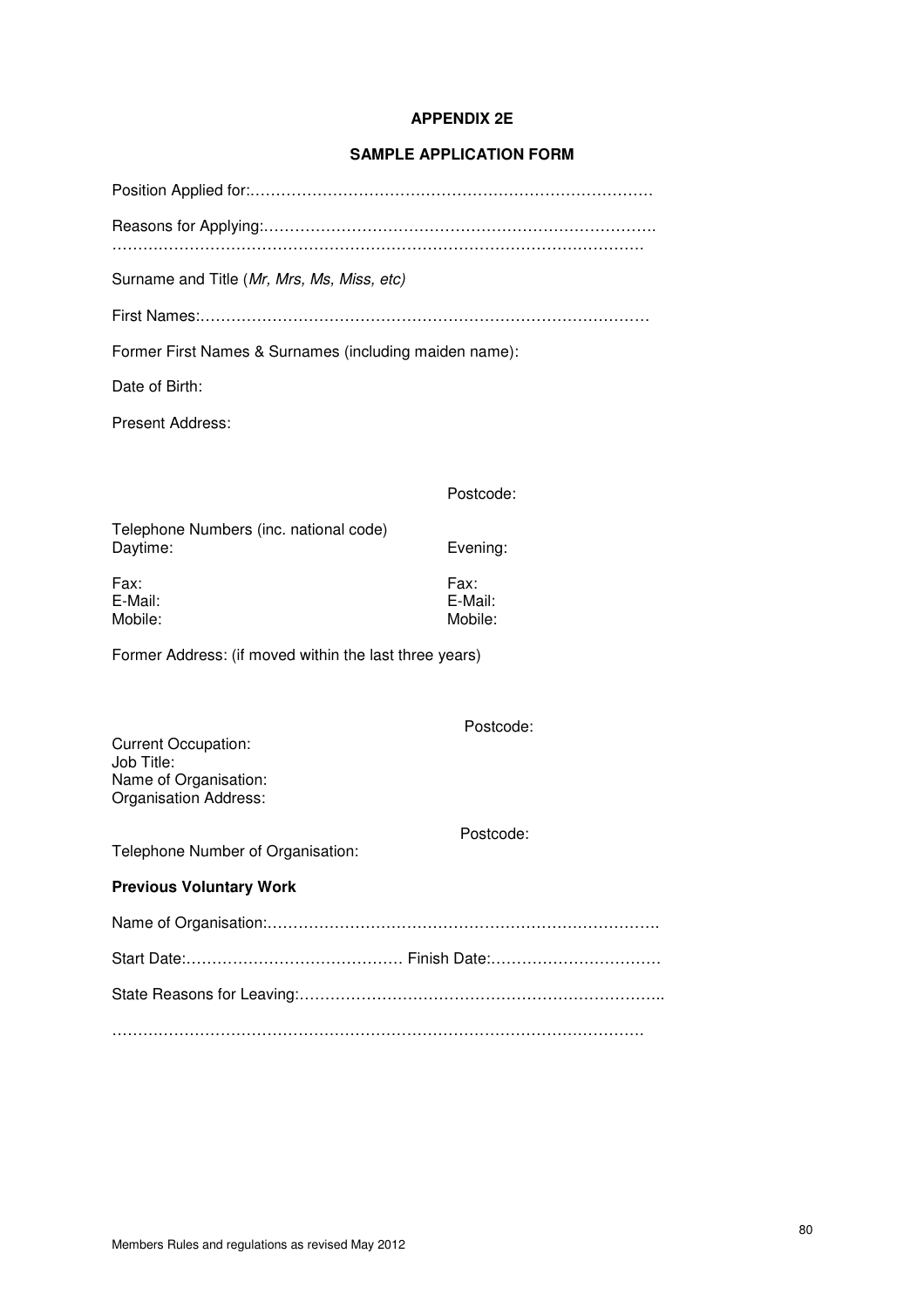Relevant Experience:…………………………………………………………….

………………………………………………………………………………………

………………………………………………………………………………………

Previous experience of working with young children in a voluntary or professional capacity

………………………………………………………………………………………

………………………………………………………………………………………

**Qualifications** Academic/Vocational:………………………………………………………………

Sporting:……………………………………………………………………………

National Insurance Number:

Name and Address of two people who know you well (but are not related to you) who have knowledge of your working with children whom we can contact for a reference:

1. Name:

Address:

Tel. Number:

2. Name:

Address:

Tel Number:

Print Name:

Signed:

Date:

NB All information of a personal and confidential nature should be held in line with data protection regulations.

\_\_\_\_\_\_\_\_\_\_\_\_\_\_\_\_\_\_\_\_\_\_\_\_\_\_\_\_\_\_\_\_\_\_\_\_\_\_\_\_\_\_\_\_\_\_\_\_\_\_\_\_\_\_\_\_\_\_\_\_\_\_\_\_\_\_\_\_\_\_\_\_\_

 $\overline{a}$  , and the contribution of the contribution of the contribution of the contribution of the contribution of  $\overline{a}$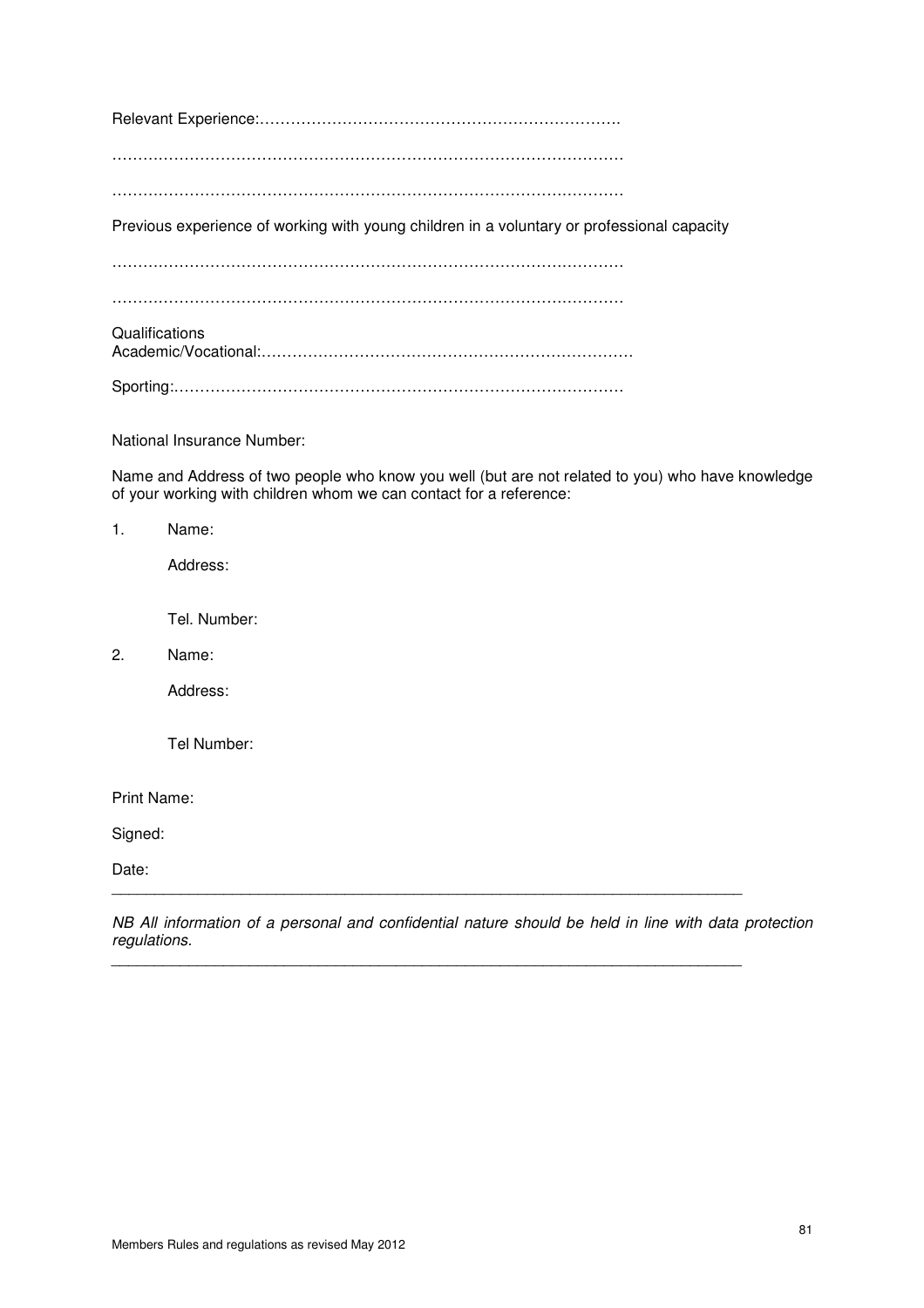# **APPENDIX 2F**

## **SAMPLE VOLUNTEER REFERENCE FORM**

**……………………………………………………**has expressed an interest in being a volunteer and has given your name as a referee. This post involves substantial access to children. As an organisation committed to the welfare and protection of children, we are obviously anxious to know whether you would have any reason at all to be concerned about the applicant being in contact with children or young people.

Would you consider the above named person poses any risk to the welfare of children or young people?

**Yes No (If answered Yes, we will contact you in confidence)**

**If you are happy to complete this reference, any information will be treated with due confidentiality and in accordance with relevant legislation and guidance and will only be shared with the person conducting the assessment of a candidate's suitability for a post, if he/she is offered the position in question. We would appreciate your being extremely candid, open and honest in your evaluation of this person.** 

- (1) How long have you known this person?
- (2) In what capacity?
- (3) What attributes does this person have that would make them a suitable volunteer?
- (4) How would you describe their personality?
- (5) Please rate this person on the following (please tick  $\checkmark$  one box for each statement):

|                                 | Poor | Good | Excellent |
|---------------------------------|------|------|-----------|
| Responsibility                  |      |      |           |
| Maturity                        |      |      |           |
| <b>Self Motivation</b>          |      |      |           |
| Can Motivate Others             |      |      |           |
| Trustworthy                     |      |      |           |
| Reliability                     |      |      |           |
| Coaching/Administration Ability |      |      |           |

(6) Is there anything else you feel we should know about this person?

| Date:         |
|---------------|
| Organisation: |

Adapted from "Our Duty of Care" published by Child Care N.I. (1992)

NB All information of a personal and confidential nature should be held in line with data protection regulations.

\_\_\_\_\_\_\_\_\_\_\_\_\_\_\_\_\_\_\_\_\_\_\_\_\_\_\_\_\_\_\_\_\_\_\_\_\_\_\_\_\_\_\_\_\_\_\_\_\_\_\_\_\_\_\_\_\_\_\_\_\_\_\_\_\_\_\_\_\_\_\_\_\_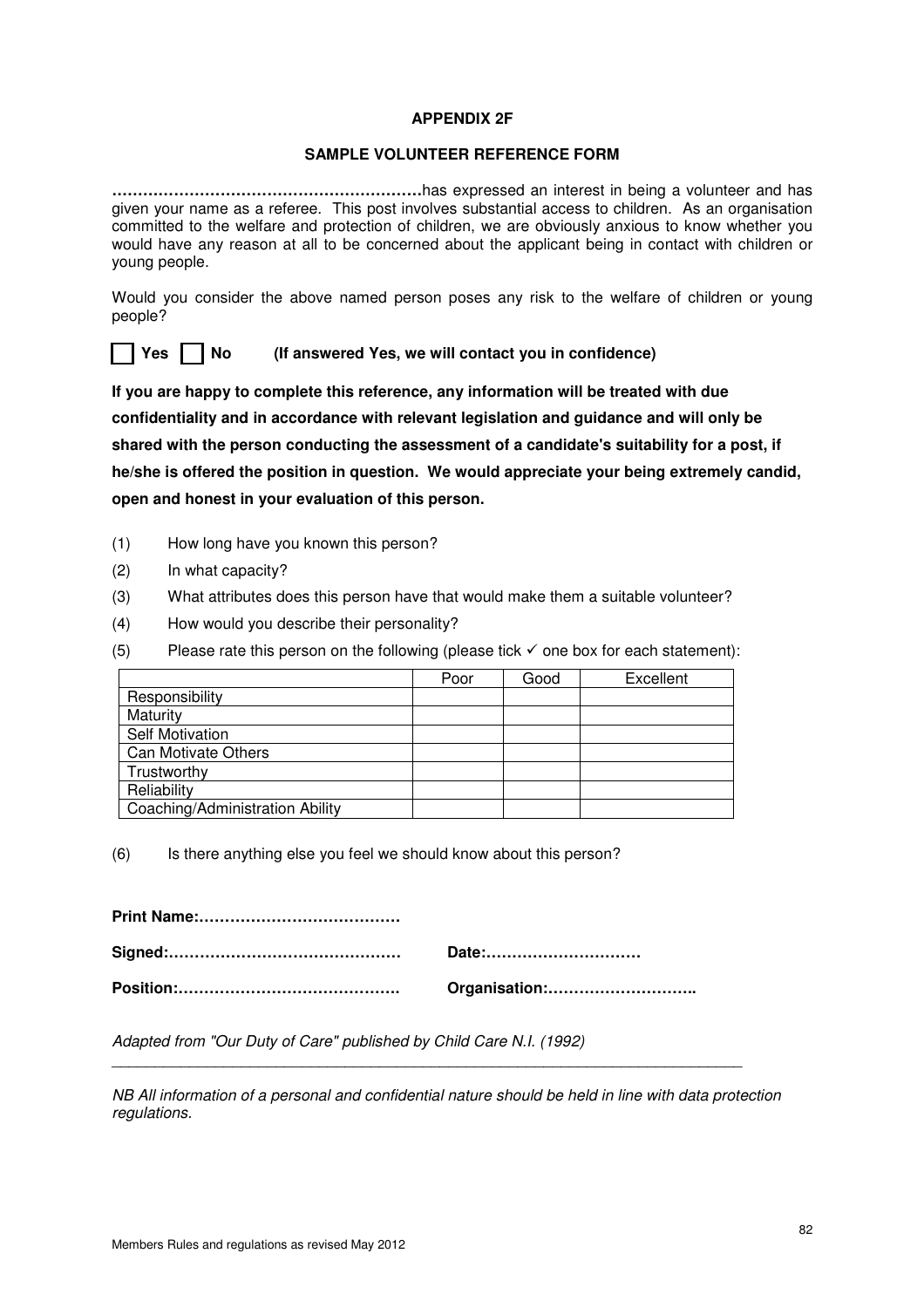# **APPENDIX 2G**

# **CHILD PROTECTION REFERRAL FORM**

| Your knowledge of and relationship to the child/young person/vulnerable adult:                                                                                                                     |
|----------------------------------------------------------------------------------------------------------------------------------------------------------------------------------------------------|
|                                                                                                                                                                                                    |
|                                                                                                                                                                                                    |
|                                                                                                                                                                                                    |
| Child's/young person(s)vulnerable adult's date of birth:                                                                                                                                           |
|                                                                                                                                                                                                    |
|                                                                                                                                                                                                    |
|                                                                                                                                                                                                    |
|                                                                                                                                                                                                    |
|                                                                                                                                                                                                    |
| Observations made by you or to you (e.g. description of visible bruising, other injuries, child's or<br>young person's emotional state etc):                                                       |
| NB Make a clear distinction between what is fact, opinion or hearsay)                                                                                                                              |
|                                                                                                                                                                                                    |
| Exactly what the child/young people/vulnerable adult said and what you said (Remember, do not lead<br>the child or young person - record actual details. Continue on separate sheet if necessary): |
|                                                                                                                                                                                                    |
|                                                                                                                                                                                                    |
|                                                                                                                                                                                                    |
|                                                                                                                                                                                                    |
| External agencies contacted (date and time):                                                                                                                                                       |
|                                                                                                                                                                                                    |
|                                                                                                                                                                                                    |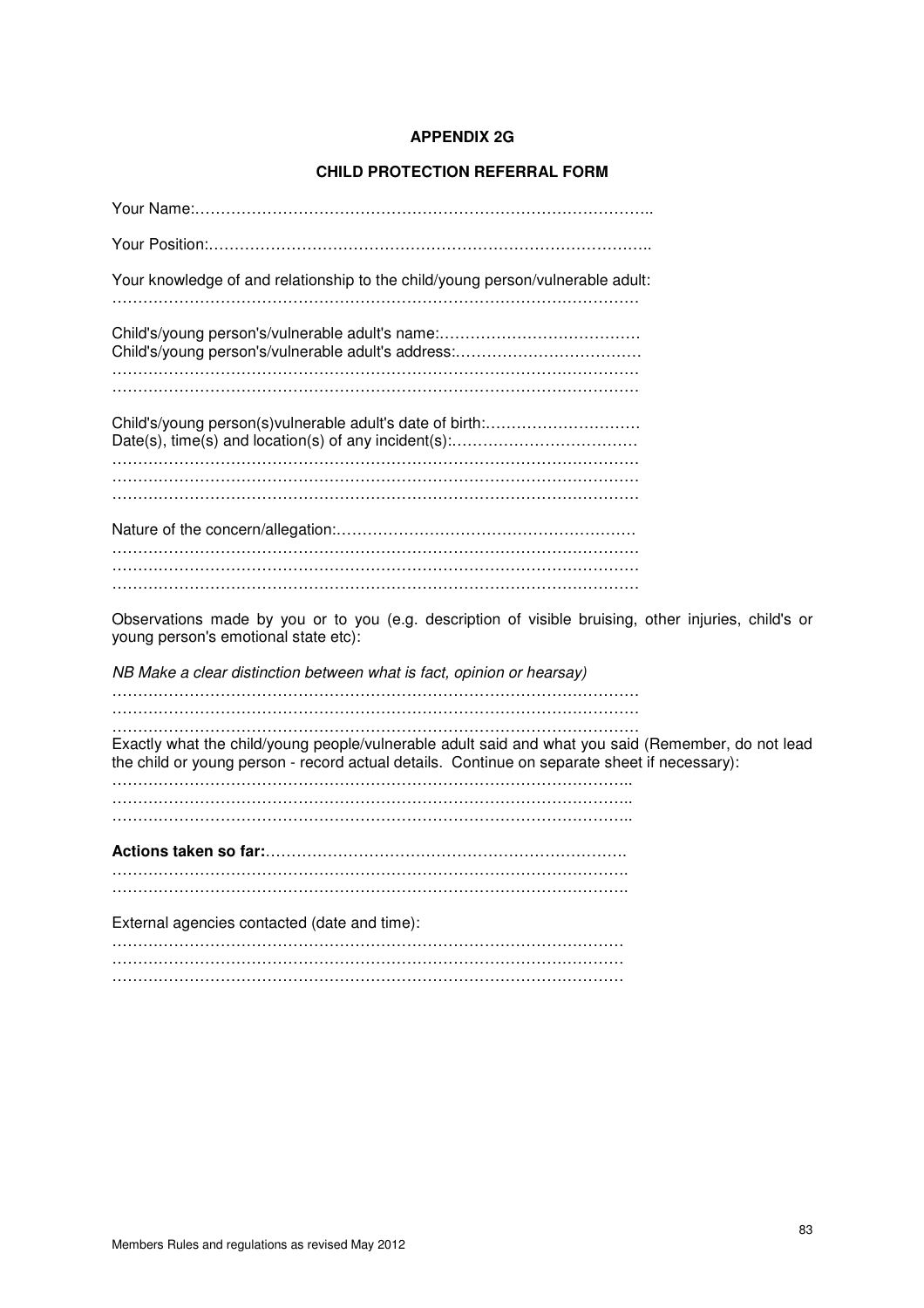| ۰.<br>۰.<br>×<br>۰, |
|---------------------|
|                     |

# **Social Services**

# **World Snooker**

| <b>Local Authority</b> |
|------------------------|
|                        |
|                        |
|                        |
| Other (e.g. NSPCC)     |
|                        |
|                        |
|                        |
|                        |
| Date:                  |

If this incident has been reported to Social Services a copy of this form must be sent to Social Services within 24 hours of the telephone report.

Remember to maintain confidentiality on a need to know basis - only share it if it will protect the child. Do not discuss this incident with anyone other than those who need to know.

If this incident involves a person who is involved in snooker in any capacity then a copy of this form must be sent to the World Snooker Child Protection Officer.

\_\_\_\_\_\_\_\_\_\_\_\_\_\_\_\_\_\_\_\_\_\_\_\_\_\_\_\_\_\_\_\_\_\_\_\_\_\_\_\_\_\_\_\_\_\_\_\_\_\_\_\_\_\_\_\_\_\_\_\_\_\_\_\_\_\_\_\_\_\_\_\_\_\_

NB All information of a personal and confidential nature should be held in line with data protection regulations.